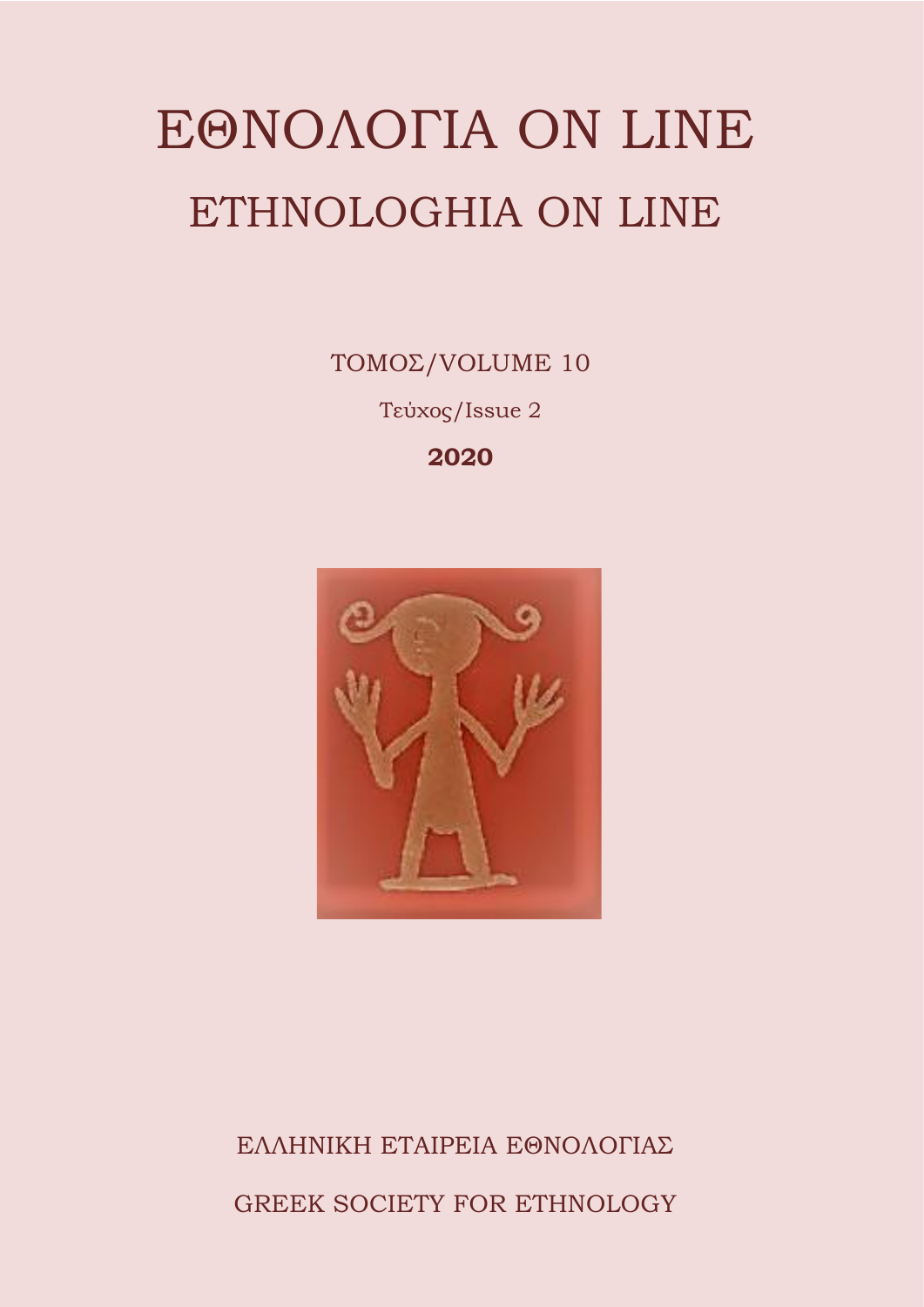

**ETHNOLOGHIA ON LINE** ACADEMIC E-JOURNAL PUBLISHED BY THE GREEK SOCIETY FOR ETHNOLOGY

#### **ΕΘΝΟΛΟΓΙΑ ON LINE**

ΕΠΙΣΤΗΜΟΝΙΚΟ ΗΛΕΚΤΡΟΝΙΚΟ ΠΕΡΙΟΔΙΚΟ ΤΗΣ ΕΛΛΗΝΙΚΗΣ ΕΤΑΙΡΕΙΑΣ ΕΘΝΟΛΟΓΙΑΣ

Eleftherios Alexakis Ελευθέριος Αλεξάκης Maria Koumarianou **Μαρία Κουμαριανού** Μαρία Κουμαριανού Vassiliki Chryssanthopoulou Βασιλική Χρυσανθοπούλου Maria Kokolaki **Μαρία Κοκολάκη** Maria Vrahionidou **Μαρία Βραχιονίδου** Μαρία Βραχιονίδου Maria Androulaki Μαρία Ανδρουλάκη

#### **EDITORIAL SCIENTIFIC BOARD ΕΠΙΣΤΗΜΟΝΙΚΗ ΕΠΙΤΡΟΠΗ ΕΚΔΟΣΗΣ**

**EDITOR ΕΠΙΜΕΛΕΙΑ** Maria Kokolaki **Μαρία Κοκολάκη** 

**Enquiries/Πληροφορίες:** alexethn@otenet.gr & societyforethnology@yahoo.com

#### **Copyright © ΕΛΛΗΝΙΚΗ ΕΤΑΙΡΕΙΑ ΕΘΝΟΛΟΓΙΑΣ (GREEK SOCIETY FOR ETHNOLOGY)**

Greek Society for Ethnology offers free access to the journal's content for scientific, educational, and non-commercial purposes. All articles and authored contributionssubmitted to the journal are protected by copyright and are intellectual property of their authors. Users may access the full text of an article/contribution provided that authors' rights are properly acknowledged and not compromised. If content/part of the content of an article/contribution is copied, downloaded, or otherwise re-used or re-produced, an appropriate bibliographic citation should be provided. Articles of Ethnologhia on line that are translated or reprinted elsewhere must have the reference to the original publication.

Η Ελληνική Εταιρεία Εθνολογίας προσφέρει ελεύθερη πρόσβαση στο περιεχόμενο του περιοδικού, για επιστημονικούς, εκπαιδευτικούς και μη εμπορικούς σκοπούς. Όλα τα άρθρα και οι λοιπές επιστημονικές εργασίες που υποβάλλονται στο περιοδικό προστατεύονται από τους κανόνες copyright και είναι πνευματική ιδιοκτησία των συγγραφέων τους. Οι χρήστες δύνανται να έχουν πρόσβαση στο πλήρες κείμενο ενός άρθρου/μιας δημοσιευμένης εργασίας, υπό τον όρο ότι τα συγγραφικά δικαιώματα γίνονται σεβαστά και τηρούνται. Εφόσον το περιεχόμενο/μέρος του περιεχομένου ενός άρθρου/μιας δημοσιευμένης εργασίας αντιγράφεται, μεταφορτώνεται ή με οποιονδήποτε άλλο τρόπο επαναχρησιμοποιείται ή αναπαράγεται, πρέπει να συνοδεύεται από μια ορθή βιβλιογραφική αναφορά. Άρθρα του Ethnologhia on line που μεταφράζονται ή αναδημοσιεύονται αλλού οφείλουν να παραπέμπουν στην πρωτότυπη δημοσίευση.

*Disclaimer: The Publisher and the Editorial Scientific Board cannot be held responsible for errors or omissions that may be made by authors in this publication or for further use of information published here. Published contributions are signed by their authors, who also have full responsibility for their content. Any views and opinions expressed in the journal are those of the authors and they do not necessarily reflect the views of the Publisher or the journal's Editorial Scientific Board.*

*Δήλωση αποποίησης ευθύνης: Η Επιστημονική Επιτροπή Έκδοσης και ο Εκδότης δεν ευθύνονται για λάθη ή παραλείψεις που ενδεχομένως γίνουν από τους συγγραφείς στο περιοδικό ή για την περαιτέρω χρήση των εδώ δημοσιευόμενων πληροφοριών. Οι δημοσιευμένες εργασίες υπογράφονται από τους συγγραφείς τους, οι οποίοι έχουν και την ευθύνη για το περιεχόμενό τους. Οποιεσδήποτε απόψεις και θέσεις εκφράζονται στο περιοδικό είναι των συγγραφέων και δεν αντικατοπτρίζουν τις θέσεις της Επιστημονικής Επιτροπής Έκδοσης και του Εκδότη.*

**Η ανανεωμένη μορφή του περιοδικού πραγματοποιήθηκε με την επιχορήγηση του Υπουργείου Πολιτισμού και Αθλητισμού** – **Renewed edition of this journal was funded by the Greek Ministry of Culture and Sports.**

**Front Cover Copyright ©** ΕΛΛΗΝΙΚΗ ΕΤΑΙΡΕΙΑ ΕΘΝΟΛΟΓΙΑΣ (GREEK SOCIETY FOR ETHNOLOGY)

**ISSN: 1792-9628**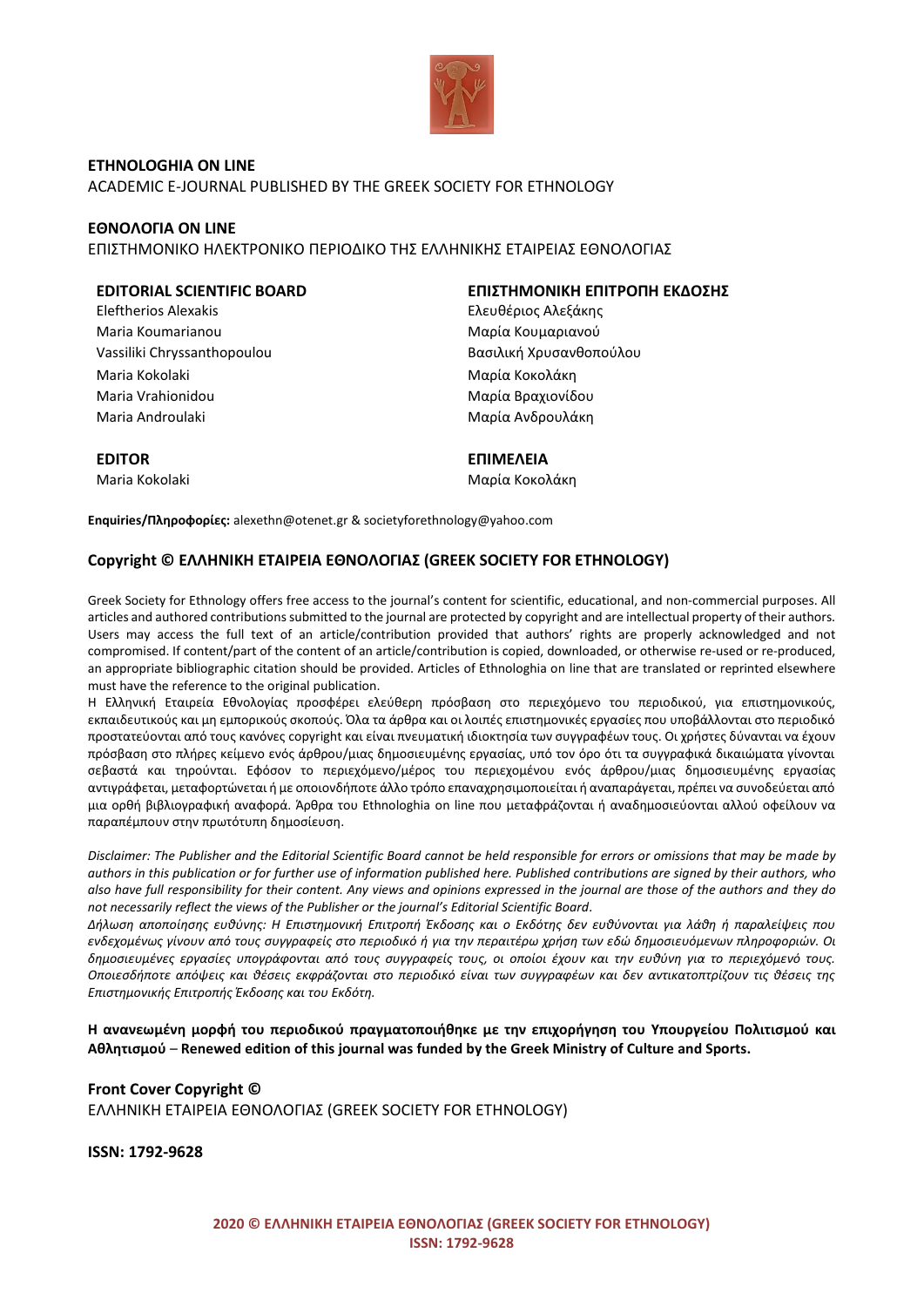#### **The Birth of** *The New Urban Shaman's Oracle***: The Creation and the Crafting Process of a Contemporary Tarot Card Deck for Personal and Community Healing and Transformation**

#### **Athanasios Barmpalexis**

#### **Abstract**

This article examines the background and the creation process of a contemporary tarot card deck crafted by a 'western' shamanic healer in Scotland, Terry Mace, named by its creator as *The New Urban Shaman's Oracle*. Its creation was the outcome of a profound inspiration that Mace had experienced in October 2015 while staying in Delphi for a conference, and later, after witnessing the socio-political and financial struggles of life in Athens during the memorandum years. However, the *Oracle*, according to its creator, is unlike the majority of all other contemporary tarot decks whose primary focus and function is divination; with its powerful, contradictory, and sometimes profane, messages and profound imageries, Mace's tarot deck aims and intends to inspire and raise social and political awareness for its readers, both in personal and communal levels. Drawing upon participatory ethnographic fieldwork data gathered between 2014 and 2019, the article presents the background for the birth of the *Oracle*, the motivations and inspirations of the artisan, as well as its crafting process, aims, objectives, and meanings. It also examines historically and socio-culturally tarot cards, while it includes reactions by some of the individuals who have used Mace's deck for their own personal reasons and purposes. Finally, it tries to show how the different living ways and cultural background of another European country like Greece can ultimately be a source of inspiration for people like Mace, who come from a completely different socio-cultural context.

**Key words:** tarot, contemporary shamanism, street art, the Delphi Oracle, social awareness, healing, Greece in the crisis years

### **Sis**

#### **H Γέννηση του** *The New Urban Shaman's Oracle***: Η Δημιουργία και η Διαδικασία Κατασκευής μιας Σύγχρονης Τράπουλας Ταρώ με Στόχο την Προσωπική και Κοινοτική Επούλωση και Μεταμόρφωση**

#### **Αθανάσιος Μπαρμπαλέξης**

#### **Περίληψη**

Αυτό το άρθρο εξετάζει το πλαίσιο και τη διαδικασία δημιουργίας μιας σύγχρονης τράπουλας ταρώ που εμπνεύστηκε και δημιούργησε ένας «δυτικός» σαμανικός θεραπευτής στη Σκωτία, ο Terry Mace, την οποία ονόμασε «The New Urban Shaman's Oracle». Η δημιουργία της ήταν αρχικά το αποτέλεσμα μιας βαθιάς έμπνευσης που είχε ο Mace τον Οκτώβριο του 2015, ενώ βρισκόταν στους Δελφούς για ένα συνέδριο, αλλά και μετέπειτα, όταν έγινε μάρτυρας των κοινωνικο-οικονομικών δυσκολιών της ζωής στην Αθήνα κατά τα χρόνια των μνημονίων. Ωστόσο, το «Oracle», σύμφωνα με τον δημιουργό του, δεν ακολουθεί την πλειονότητα των σύγχρονων ταρώ, των οποίων η κύρια λειτουργία είναι η μαντεία. Με τα ισχυρά, αντιφατικά, και μερικές φορές προκλητικά, μηνύματα και τους βαθείς συμβολισμούς της, η τράπουλα του Mace στοχεύει να εμπνεύσει και να καλλιεργήσει κοινωνική και πολιτική συνειδητοποίηση στους ανθρώπους που τη χρησιμοποιούν, σε προσωπικό αλλά και σε συλλογικό επίπεδο. Βασισμένο στη μέθοδο της συμμετοχικής εθνογραφίας και σε εθνογραφικό υλικό συγκεντρωμένο από το 2014 μέχρι το 2019, το άρθρο παρουσιάζει το πλαίσιο για τη γέννηση της τράπουλας «Oracle», τα κίνητρα και τις εμπνεύσεις του δημιουργού της, καθώς και τη δημιουργική διαδικασία και λειτουργίες της. Το άρθρο εξετάζει επίσης ιστορικά και κοινωνικο-πολιτισμικά το ταρώ, ενώ συμπεριλαμβάνει και διάφορες εντυπώσεις/αντιδράσεις από άτομα που είχαν τη δυνατότητα να χρησιμοποιήσουν την τράπουλα του Mace. Τέλος, προσπαθεί να καταδείξει πώς οι διαφορετικές συνθήκες διαβίωσης και κουλτούρα σε μια Ευρωπαϊκή χώρα σαν την Ελλάδα μπορούν να αποτελέσουν πηγή έμπνευσης για ανθρώπους σαν τον Mace, προερχόμενους από ένα εντελώς διαφορετικό κοινωνικο-πολιτισμικό πλαίσιο.

**Λέξεις κλειδιά**: ταρώ, σύγχρονος σαμανισμός, τέχνη του δρόμου, το Μαντείο των Δελφών, κοινωνική συνείδηση, παραδοσιακή θεραπεία και επούλωση, η Ελλάδα στα χρόνια της κρίσης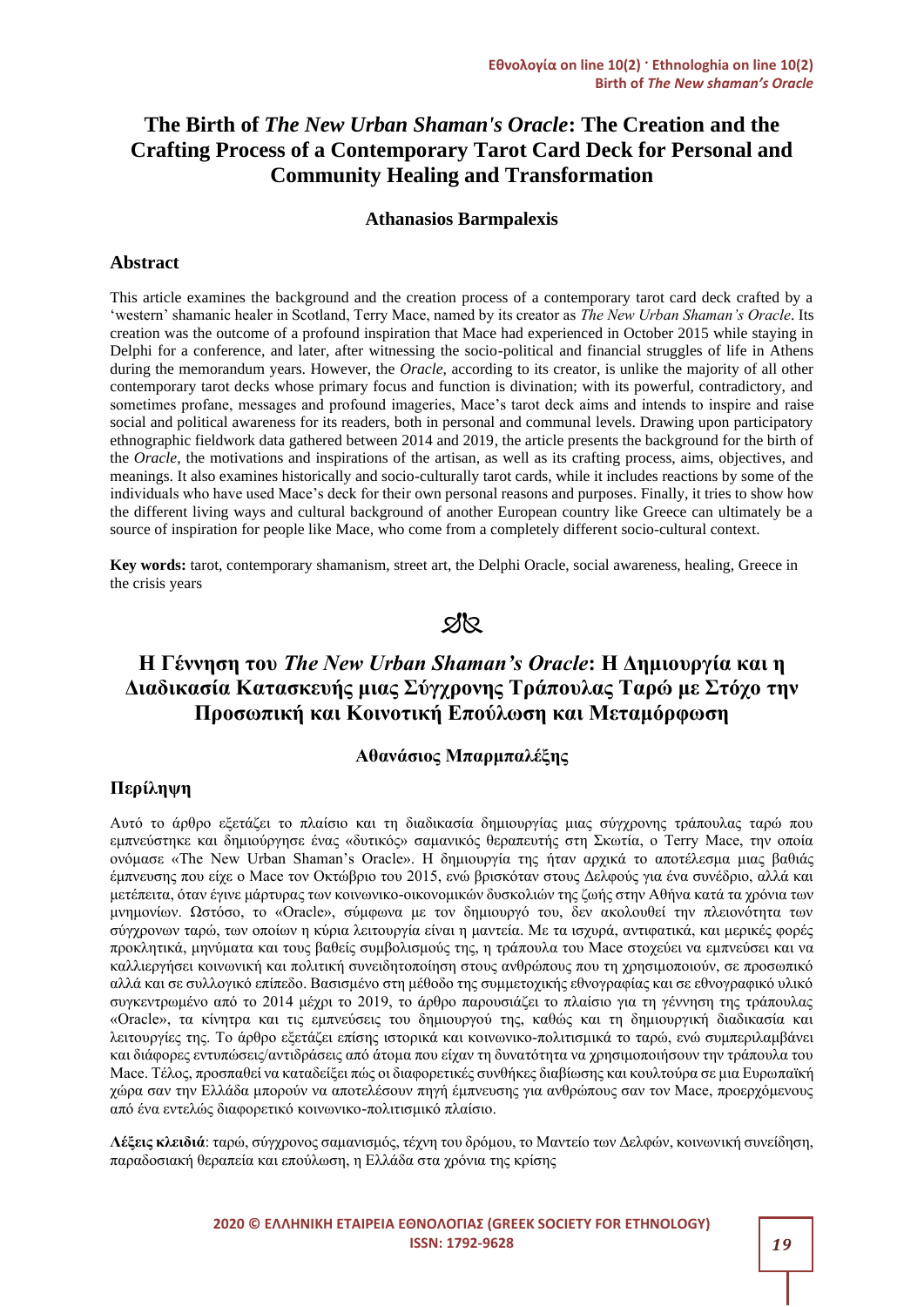#### **1. Introduction**

Tarot is a deck of seventy-eight highly artistic playing cards, first introduced in Europe during the fifteenth century as an elaborated card game. From the late-eighteenth century on, however, many of these card decks had been attributed with a mystical nature, and people started using them for cartomancy, divination, and other similar spiritual or esoteric purposes. This change in function has continued until nowadays, as tarot cards are considered one of the most important mediums within the contemporary New Age and neo-pagan spiritual movements, used constantly by the practitioners of the two movements in their practices, rituals, and ceremonies. They are thought of providing the card reader with a variety of diverse functions, from guidance for spiritual enlightenment and individual development, to foretelling and answers through divination.

Among the people who has incorporated the tarot card deck into his contemporary spiritual work is Terry Mace. Mace is a folk healer who is living and working in North-East Scotland and specialises in shamanistic techniques combined with modern ideas of psychoanalysis and philosophy. Apart from working with various tarot decks, Mace has decided to also craft his own deck, naming it "*The New Urban Shaman's Oracle*." Mace conceived the idea of creating his own deck in October 2015, after being guided by a vision at the Oracle of Delphi, Greece, during attendance at the ISARS (International Society for Academic Research on Shamanism) Conference in Delphi. He was also later inspired by the socio-political and financial struggles he witnessed in Athens, where he started taking photos of graffities, street art and the Greek lifestyle during his stay in the Greek capital. Upon his return to Scotland, Mace started crafting his deck, aiming towards buyers from the British market, showcasing, therefore, how a society like the Greek one, facing entirely different issues to the ones of the British society, can actually become a means of bringing the two cultures together. Based on this concept, therefore, Mace's deck is not meant to be used for divination or spiritual affirmation, but rather for personal consultancy, transformation, and community change; it is crafted and designed to challenge the individuals using them and to raise their awareness so that they can find home within themselves and their place within the societies they live.

Drawing upon ethnographic fieldwork –photos, videos, and interviews– gathered during my research for my PhD thesis on 'western' forms of contemporary shamanism, this article focuses on the creation process of *The New Urban Shaman's Oracle* deck. The article will begin with a concise examination of the historical background and the socio-cultural context of tarot cards, before going into a detailed presentation of the birth and development of the *Oracle* deck, focusing on the motivations and inspirations of the artisan, its crafting process, as well as its aims, objectives, and functions. It will also include testimonies of other individuals who have used the cards for their own purposes and their impressions and reactions regarding the *Oracle's* function and usability. Finally, it will touch upon the current form of the deck, while also looking at the struggles that its creator has been facing, in order to finalise it.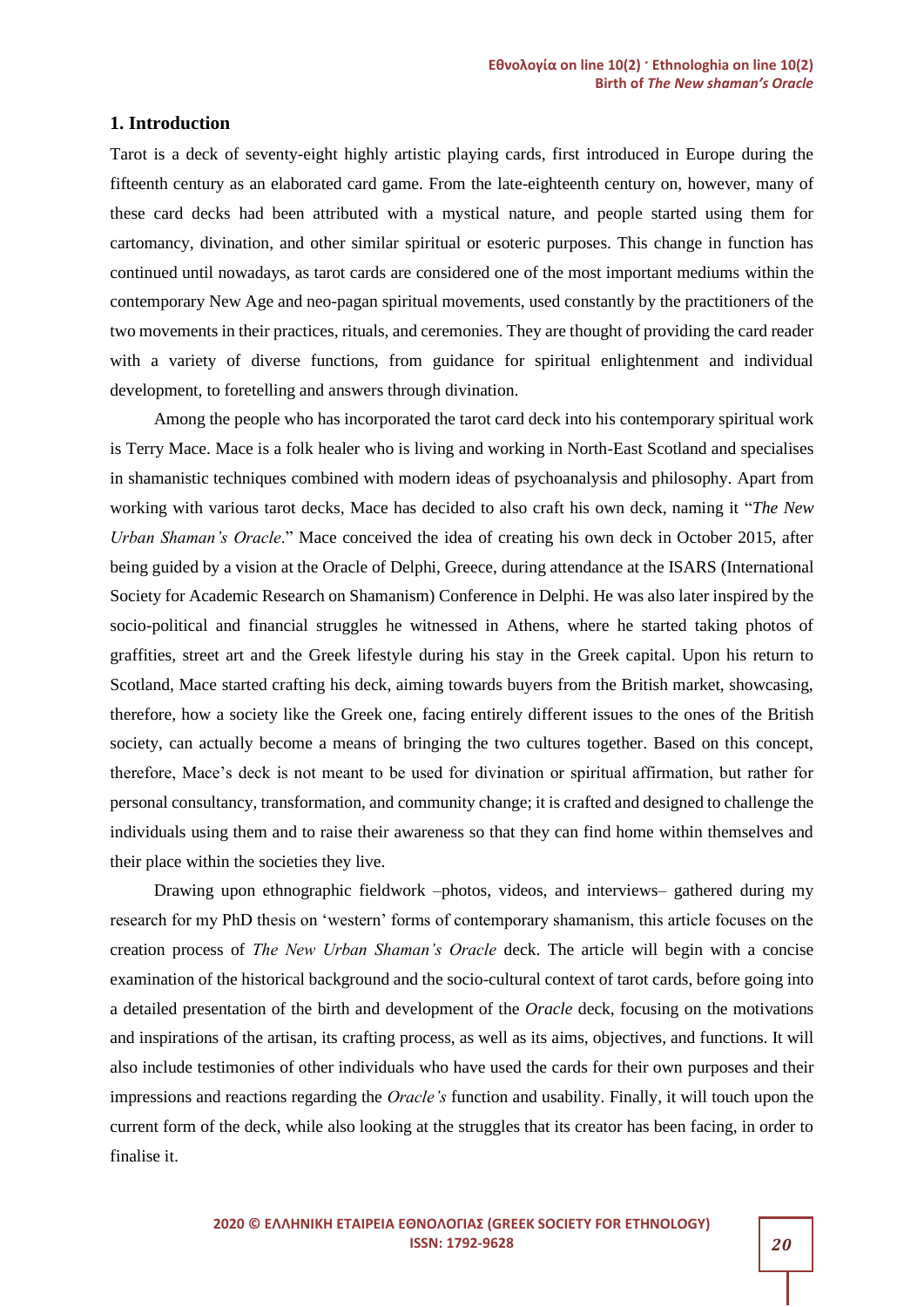#### **2. Tarot's Origins and Historical Development**

The tradition of tarot was first introduced in Southern Europe –predominantly in Italy and France– in the mid-fifteenth century. Initially, the cards were primarily used as playing cards, having become known amongst the populace as '*Trionfi*', while its basic playing rules were first found in written form in a manuscript, by someone named Martiano da Tortona, sometime before 1425, according to Campbell (2004). The etymological origins of tarot are, however, uncertain and under debate. For instance, there are theories associating it to the Italian river Taro in northern Italy (Eason, 2000: 3), while Vitali informs us that there might be some linkage with the word '*taroch*', a synonym for foolishness in the latefifteenth century (Vitali, 2008).

As stated earlier, this type of deck had seventy-eight cards in total, elaborated with extravagant, artistic depictions or drawings (Dummett & Mann, 1980). A common tarot deck had four suits of fourteen cards, a separate twenty-one-card trump-suit and a single, usually unnumbered, card known as the *Fool*, acting as the top trump card. The trump cards and the *Fool* have become widely known as the *Major Arcana*, while the rest of the cards are known as the *Minor Arcana*. These two terms were first introduced by Jean-Baptiste Pitois in the late-nineteenth century (Decker, 1996).

It was only in mid-eighteenth century that tarot began losing its original purpose and context, "rendering its imagery mysterious" and mystical (Farley 2009: 174). By the 1780s, "the practice of fortune-telling with regular playing cards had been well established for at least two decades" (Dummett and Mann 1980: 96). Among the first who attributed ancient mystical powers to tarot was a French pastor, Antoine Court de Gébelin. Gébelin believed that tarot originated from Egypt, and that the cards were enhanced with secret wisdom and symbolism (Farley 2009: 174). Other influential figures of the French society of the same era shared similar ideas. For instance, French occultist Jean-Baptiste Alliette (also known as '*Etteilla*') linked it with the Hermetic tradition, and in particular Thoth, the Egyptian god of wisdom (Decker et al., 1996: 77). Alliette was in fact, the first who introduced tarot as a divination tool (Farley, 2009: 106–111). Moreover, Eliphas Lévi associated it with Jewish-originated mysticism, even arguing that the "twenty-two trump cards, the Major Arcana, represented the twenty-two letters of the Hebrew alphabet" (Gregory, 2012: 277).

In England, tarot decks first emerged in the late-nineteenth century; they were in fact, given an upgraded mystified role under the influence of the *Hermetic Order of the Golden Dawn*. Formed in 1888, *Golden Dawn* was a British masonry order, whose members were committed to the study of magic, metaphysics, and the occult (Regardie, 1993). The Order's most prolific members, Aleister Crowley, A.E. Waite, and Samuel Liddell MacGregory Mathers saw tarot as a portal to unknown mystical worlds, and used it as a means for their own personal development and self-awareness (Gregory, 2012: 277; Farley, 2009: 174). Helen Farley notes that the British occultists went into a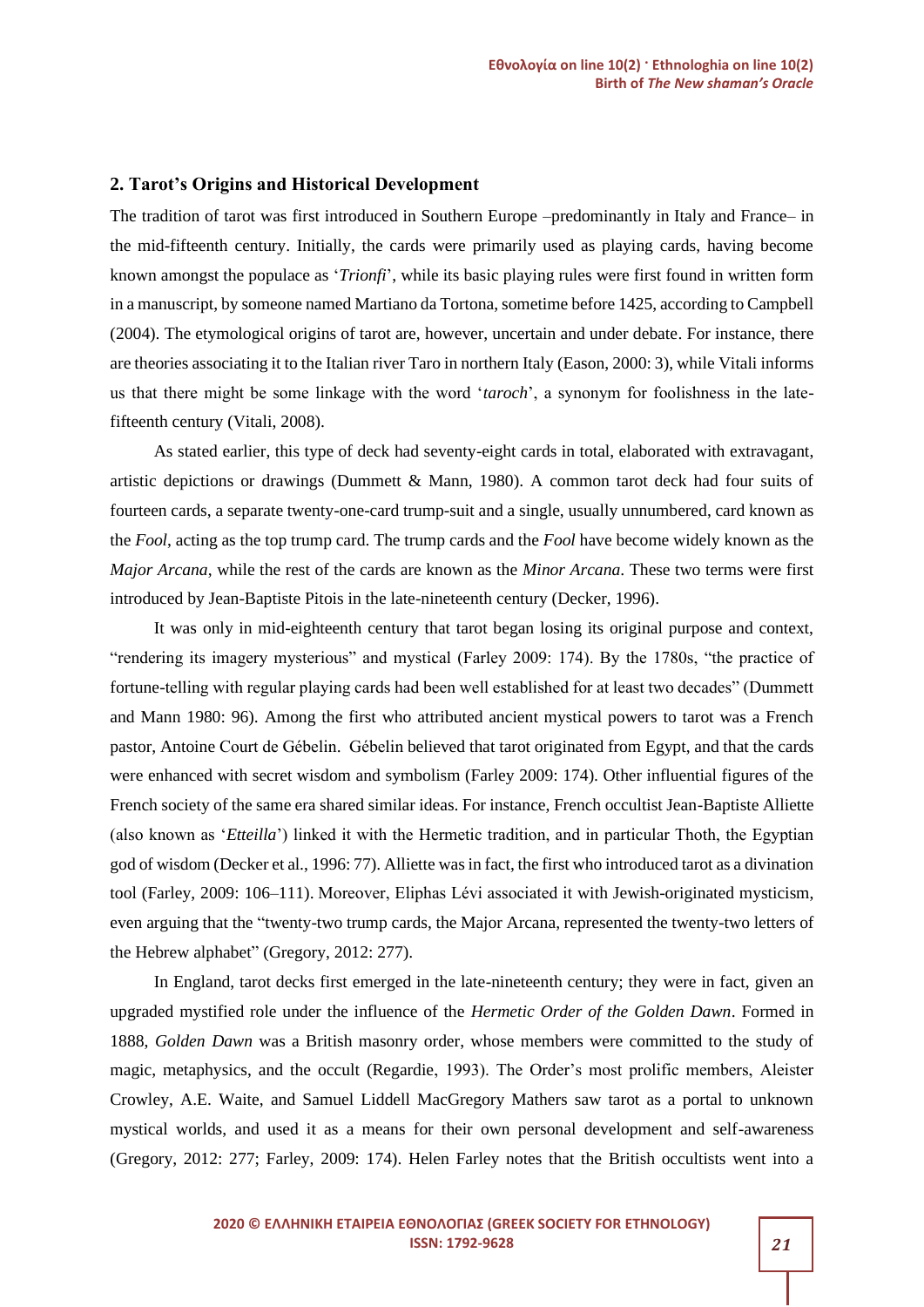fruitless quest to discover the one true and authentic tarot, which resulted in rectifying tarot according to their own beliefs, politics, and personal agenda: "They judged that tarot had been deliberately altered to conceal its true purpose and meaning, or it had been carelessly copied resulting in an inadvertent loss of significance" (Farley, 2009: 151). Sociologist Mike Sosteric is also of the same opinion with Farley. According to him, tarot had become:

An esoteric tool of mysticism, a supreme instrument of divination, a deck of secret knowledge, an ancient Egyptian fountain of wisdom, a bible of bibles, a bible of humanity containing wisdom from the time the world was born, a book of Thoth, a book of Adam, a revelation of ancient civilizations, and the whole of cosmic/cosmological/theological and philosophical ball of wax rolled into one convenient package of cheaply illustrated paper cards (Sosteric, 2014: 362).

One major concern, that preoccupies both among scholars and tarot users, has been tarot's historical continuity; especially the question whether there is a link between the first decks of late medieval Italy and the contemporary ones. Farley, in her book *A Cultural History of Tarot: From Entertainment to Esotericism* (2009)*,* attempts to provide an answer to the question by examining tarot's historical development and its transformation stages. The writer reaches three important conclusions. Firstly, there is no continuity in the tarot's purpose. Despite initially being used as an elaborated card game, tarot has been nowadays transformed into a device oriented for divination and healing. Secondly, there is no continuity in its structure, as many modern decks do not even conform to the basic structure of the Minor and Major Arcana cards. And finally, there is no consistency in its symbolism either (Farley, 2009: 175).

However, Farley counterargues her own argument, by pointing out that despite these three major developmental inconsistencies, tarot could be regarded as an ever-evolving and ever-continuing concept, as it can be applied to Ludwig Wittgenstein's (1968) scheme of how concepts develop through time. Wittgenstein, using the example of family resemblances, concluded that possessing a certain group of seemingly common properties, or traits, could indicate that a person (or a thing) "should probably belong in a certain class" (Farley, 2009: 176).

Farley points out that there are such traits among tarot decks as well. They usually follow the seventy-eight-card structure –according to her, the presence of the twenty-two trump cards in particular "distinguishes the tarot pack from every other kind of playing-card pack" (Dummett & Mann, 1980: 7). They mostly follow the common Major Arcana sequence, beginning with either the *Fool* or the *Magician* card. They rely predominantly on the importance of symbolism and naming and, finally, they have three main functions (they are used as playing cards, as divinatory advisors, or consultancy tools). Farley (2009: 176) also notes that it is not necessary for all decks to possess all the above characteristics, concluding that, "it becomes possible for two decks to share no characteristics yet still fall into the common family of tarot."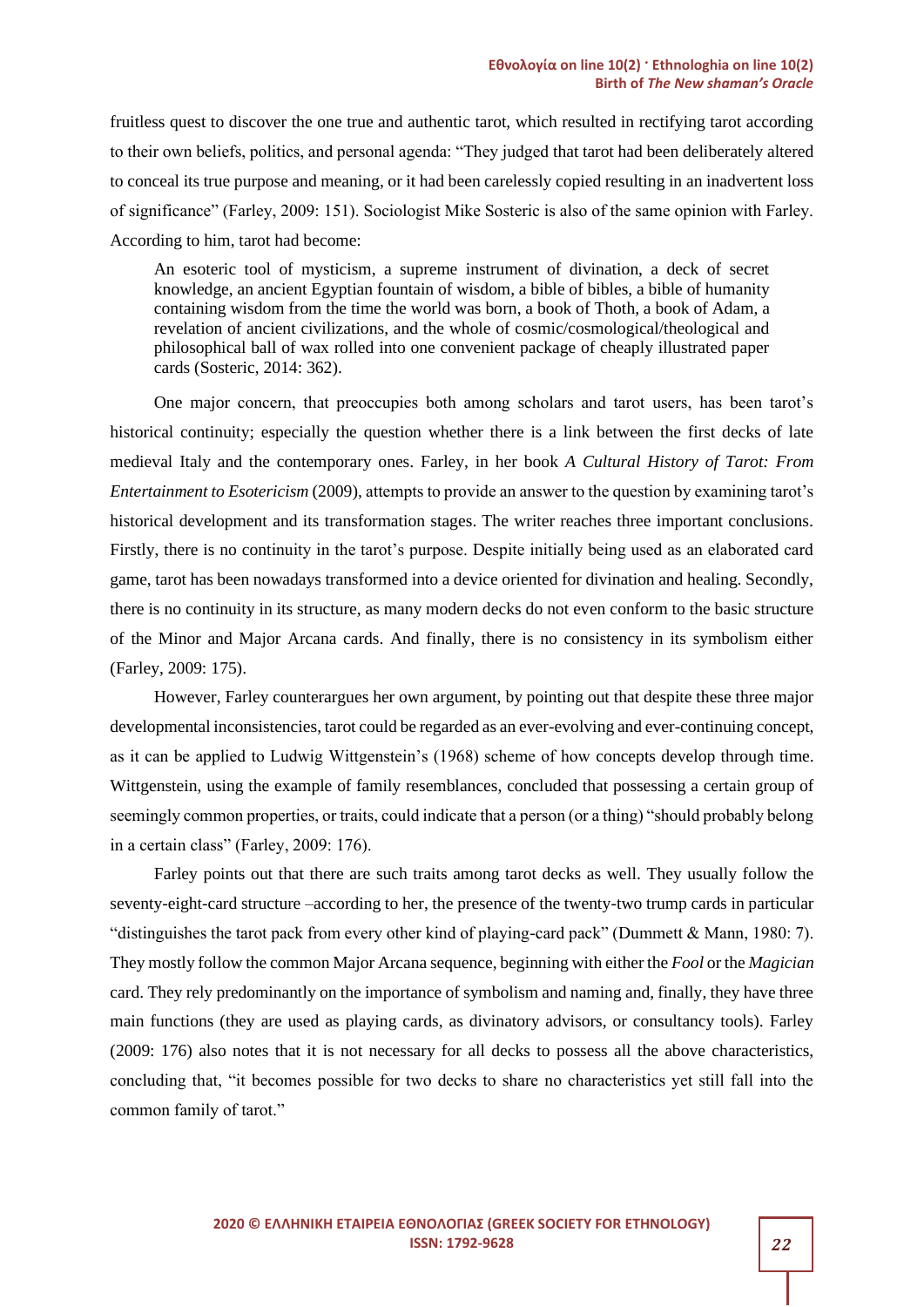#### **3. Tarot in Context**

Since its first conception in the mid-fifteenth century, tarot has been continuously influenced by "the cultural and social environment shaped by the reactions to war, religion, plague, enlightenment science, exposure to exotic cultures and other incendiary concerns," where "the symbolism on the cards reflects the fickle results of human behaviour" (Farley, 2009: 173). A closer examination could reveal that the influences of the socio-political settings were apparent in tarot even before its development into a magical tool. The early Italian tarot decks for instance, should not be merely regarded as card games. Their elaborated depictions are considered to be the reflection of the social concerns of the time, as early symbolisations of concepts such as death, good fortune, and spirituality, and of "the desirability of living a life of virtue" and the "contempt with which corporeal concerns were held, namely the corruption of the Church and the inefficacy of the Holy Roman Empire" (Farley, 2009: 176).

The shift in tarot's function –from a mere card game to a means of divination/consultancy– has been sociologically linked with the emergence of two specific movements: freemasonry and the occult. Both movements are considered to be outcomes of the transformation of the socio-political settings of post-French-Revolution Western Europe (Dummett & Mann, 1980: 357–92), in a time period, therefore, that the pre-existing, dominant socio-economical system of feudalism had gradually declined, replaced by the newly-found industrial capitalism (Sosteric, 2014: 365). Both Sosteric and Yvonne Jewkes argue for example, that the emergence of the middle-class freemasonry groups accommodated the new socioeconomic system of capitalism by reinforcing and successfully re-constructing the power relations "for maintaining collective discipline" (Jewekes, 2005: 47). Among the main functions and aims of those 'brotherhoods' was to help their members develop the appropriate skills to handle the forthcoming changes in working behaviours and relations: among them, the "acceptance of modern command and control structures" (Sosteric, 2014: 366). Tarot, due to its alleged mystical powers, was used within these societies not only as a tool for the "ideological indoctrination and the mutual education" (Sosteric, 2014: 368) of their members, but also as a "vehicle of initiation" into the groups laws and orders (Sosteric, 2014: 372–3).

Furthermore, tarot's emergence has also been linked with the ever-growing dissatisfaction with organised religion. Farley (2009: 174) argues that the idea of tarot's mystical origins was able to find acceptance in the eighteenth-century French society, where "the value of conventional religion was being questioned, and new heterogeneous forms of spirituality were merging into the cultural milieu." In France, the decks played a significant role in ritualistic magic, the same way they did in the British freemasonic traditions; they symbolized "the microcosm that could affect change in the macrocosm," and were used as a tool for fortune-telling, where "the macrocosm reflected in its symbolism" (Farley, 2009: 174). However, there are different opinions regarding the alleged mystical nature of tarot. Sosteric for example, devalues entirely this spiritual-related attribution of tarot, and emphasises its sociological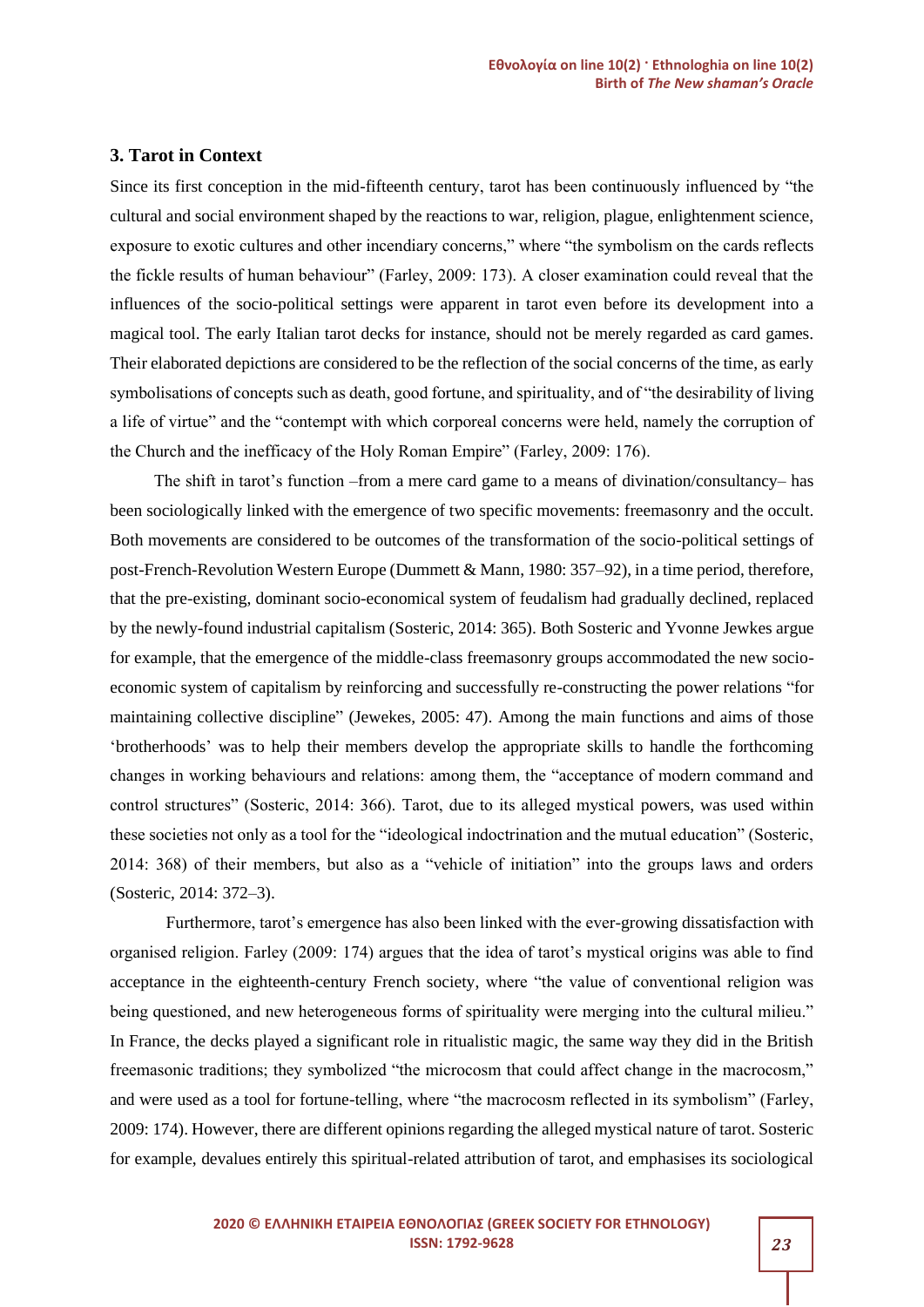aspect instead. He argues that both in France and the United Kingdom, tarot was used as "a weapon […] in an esoteric (i.e., secret) class war by ruling elites to regain the power they lost […] as a result of the scientific revolutions" (Sosteric, 2014: 358–9).

As mentioned above, the role of tarot as a divinatory/consultant device has been perpetuated until today. One of the main reasons for this continuation in function is according to Farley (2009: 175), the protection of "esoteric wisdom." As a result, tarot decks have become a mystical means that explains things and phenomena science is unable to provide answers for (Maitre & Becker, 1966: 82–98), and "a tool for developing the inner eye" (Noddings & Shore, 1984). Moreover, academic notions around the unconscious and conscious mind have become central to the examination of tarot; in particular, Jungian archetypal psychology has dominated tarot imagery and its interpretation (Sosteric, 2014: 371). Psychotherapists and transactional analysts following Jungian ideas, such as Arthur Rosengarten (2000), claim that "tarot images (like any good images) are artistic devices that can carry significant additional meaning." Furthermore, John Beeb (2008) considers tarot a Jungian tool that can assist in archetypically analysing the unconscious, Sallie Nichols (1980) sees it as a tool that can facilitate the Jungian process of individuation, while Sheldon Kopp (1974: 6) advocates the use of tarot in psychotherapy sessions by incorporating "the imagery into personal mythology." As Farley (2009: 156) summarises, "tarot became a psychotherapeutic device, considerably cheaper and more accessible than a therapist."

Nowadays, tarot has become one of the most significant tools within the New Age culture and its various manifestations. The term "New Age" was applied to an emerging spiritual movement developed in the "western world" in the nineteen-sixties and seventies, where a variety of diverse spiritual beliefs and practices from both the 'western' and 'non-western' worlds have been blended together. Naturally, tarot shares the same characteristics: Farley describes it as "an intoxicating mix of East and West, where Buddhist Tantra bumps up against Native American shamanism, crystal healing and past-life regressions" (Farley, 2009: 151). Regardless of its various, and sometimes contradicting components and influences, tarot plays a pivotal role in the self-actualisation and the personal development of its users. In a rapidly changing, globalised world, where technology and scientific achievements are emphasised and the humane factor is often set aside, many 'westerners' develop feelings of alienation and scepticism; tarot cards therefore, according to Gregory (2012: 278), "invite an intimate personalisation of their meaning and, as result, there is a surfeit of tarot decks, books, workshops, and accessories, each tailored to individual visions and theories on the cards." Gregory also shares a different opinion regarding the contradicting nature of the influences in contemporary tarot; she asserts that as tarot is placed in the centre of different and divergent worldviews, it is natural that its symbolism displays traits from all New Age components; and that is the reason, according to her, that tarot is seen as the "New Age tool par excellence" (Farley, 2009: 151).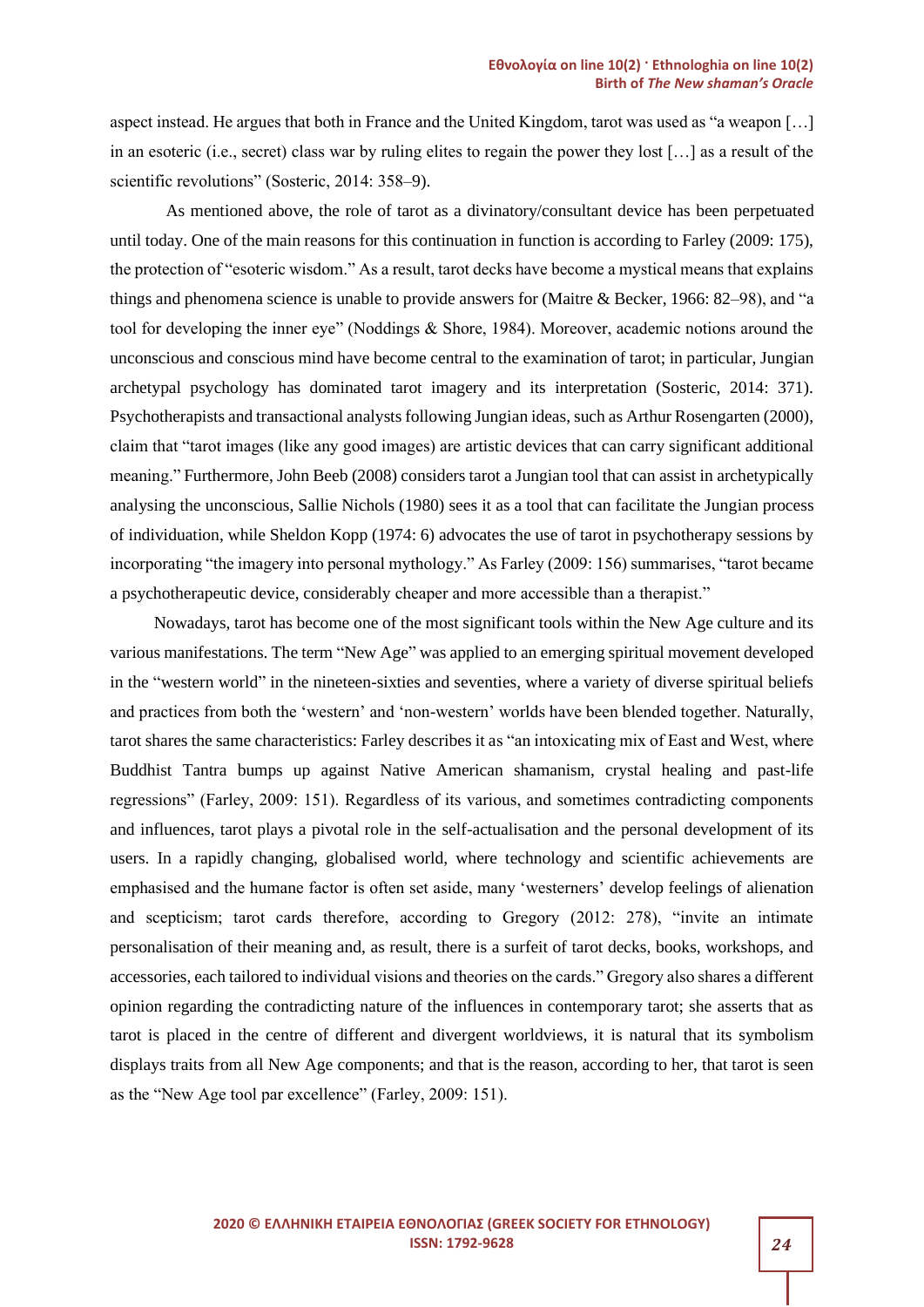#### **4. Terry Mace and the Conception of the** *New Urban Shaman's Oracle*

As already mentioned, Mace is a contemporary shamanic healer, offering his services in the wider area of North-East Scotland. Undoubtedly, the most important, and the longest in timespan, project of Mace is the creation of his own tarot card deck. In October 2015, I was given the opportunity to present a paper on 'western' forms of contemporary shamanism, as found in Scotland, at the ISARS conference in Greece. The focus of my research in 2015 was Mace, as he was the first major contributor that I worked with, and his school of *Rainbow Zen Shamanism*. We decided that it would be a great chance to travel together to Greece for the conference. The conference was held, as already mentioned, in Delphi, the birthplace of the world-famous *Oracle of Delphi*. There was a two-levelled motivation behind our decision to attend the conference together: It was seen as an adventure, "a journey", that would validate and strengthen the bond between researcher and contributor, and it would also be beneficial for both parties: I would have emotional support during my first major conference participation, and Mace would get the chance to visit a place rich in history (spiritual and cultural) that he has never been to before. The trip involved two days in my hometown, Thessaloniki, four days in Delphi for the conference, and two more days in Athens, where we would stay with my brother's family.

During our stay in Delphi though, Mace started feeling a deep inspiration originating from the mysticism and the spirituality of the place. He started exploring the place on his own, wandered around, went to the woods, connected with animals, while also started having issues sleeping, as his mind was constantly "in motion" and in deep thoughts. Among his many mystical experiences, Mace also had a very profound vision while visiting the archaeological sites in Delphi, which, however, he wished to only keep for himself. Moreover, he started connecting profoundly with other participants in the conference; especially younger people who approached him initially out of curiosity, but eventually bonded with him deeply.

Furthermore, after the end of the conference, upon arrival to Athens, Mace was shocked, and at the same time awed, by the ways of living in Greece during the years of the financial crisis. Mace was particularly amazed, not only by the levels of poverty and the noticeable struggles of the people, but also by the neo-classical architecture, the lively vibrancy, the numerous flea markets, the local cuisine, and especially, the street art found everywhere in Athens. Mace's fascination with the Greek street art peaked during our visit to the Athenian neighbourhood of Exarcheia. He immediately started taking photos of all the graffities, the amateur artistic expressions, or anything else that transmitted some special energy to him. When I then asked him the reason and the motivation behind the thousands of photos he had been taking, he was unable to explain it coherently. On the way back to Scotland though, Mace realised an inner need to register this connection. This resulted in the creation of his own card deck based on all those photos taken. He decided to name his creation *The New Urban Shaman's Oracle* (henceforth, the *Oracle*). However, his deck would not be a typical tarot deck, destined for mere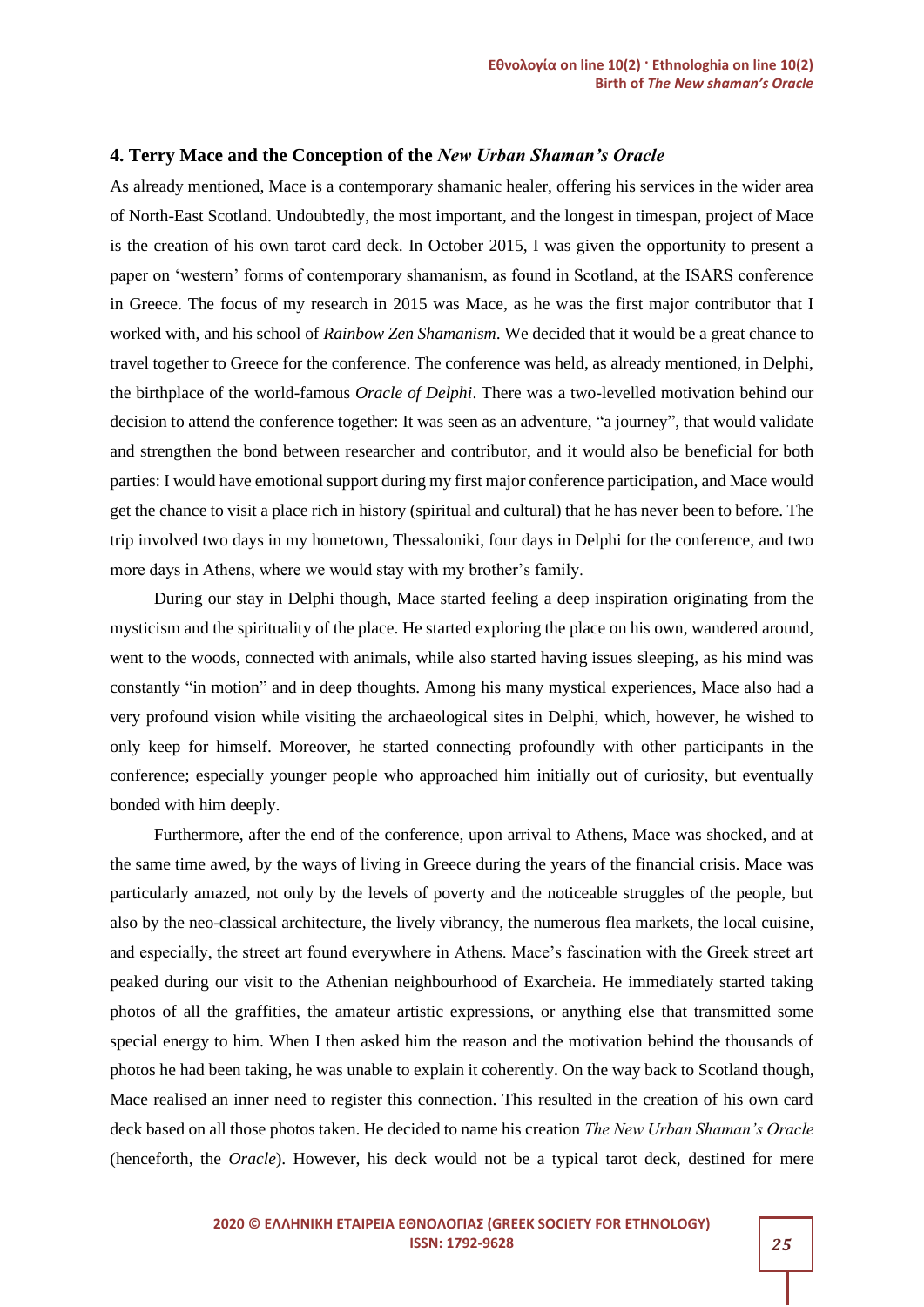divination or spiritual affirmation. Instead, it would aim for other values, functions, and purposes: personal consultancy, transformation, social awakening, and community change.

#### **5. The Concept behind the** *Oracle*

Mace started working on his deck right after returning from the trip. His intention to design the deck was kept a secret from everybody; I was informed about it through a Facebook message a few months later, in early 2016. In my mind, his eagerness to take all those photos was merely out of admiration and fascination, and it never crossed my mind that it could lead to the crafting of a tarot deck based on what was captured on camera. On April 10 of the same year, during his workshop titled "Making Your Own Oracle Card Deck" at the Holistic Ways Festival (a travelling New Age/holistic health and spirituality festival that visits Aberdeen every March and October, see Figures 1–2), Mace first spoke publicly and in detail about how the *Oracle* emerged:

*Sakis and I, we participated within an academic conference, the ISARS conference. And Sakis presented his paper, he's dropped a paper, his PhD paper… part of it. And lots of young people started talking to Saki and I. And specifically, me, because Sakis introduced me as a, at that time, 'Rainbow Zen Shaman', a shaman. And what was clear, was that those young people really, really needed some direction. So that was how it started. Then I went to Athens. And when I got to Athens, three things happened. The first thing that happened, was I saw poverty at a level that I've never seen poverty at. Really! And I've been all around the world. Well, I've seen some pretty bad things, but this was amongst the worst. What I saw was people dying in the street. I shit you not. I mean, they would literally die. I mean, you know, some of those people, you might give them one or two days – you know, one or two days, to live without any support, assistance, or food. They were really ill. I saw clearly that people were dying or have died. Now, that homelessness, that poverty, of course, has been as a direct result to what's happened, not just politically and economically in Greece, but socially. So, I am not here to speak about that. But what I will tell you is this. It affected me deeply. It affected me so deeply that I couldn't get out of my mind what I've seen. So, Sakis and I spent a good afternoon or more, actually giving out what we could afford. Yeah, we went into some pretty difficult areas. Now, whilst I was in those areas, what I discovered was this incredible graffiti and street art. And I was lucky to meet some of the artists. And what that inspired in me was the vibrancy. And what was so evident was the duality of it – it was light and dark! You had this real 'light and dark' sense, you had this sense of real duality, of real conflict and struggle. You had the anarchists, you know – 'We want to raise war!' (Mace imitates carrying a gun) And then you had the 'goddess crowd'! (Mace lifts his hands) You know, mother love. The complete 'peace and war'. And then you had these hobble images of life, what looked like, you know, fear and death and all this. And the more I saw them, the more Sakis and I went around the whole of Athens into these areas, the idea was forming. So already in Delphi, I started to understand the need of the young people to have wisdom, to have some eldership, to have some 'oracle-ship'. Plus, we're in the heart, the navel of the world, at the oracle of Delphi. And what started to happen, was this idea. So, I took pictures. And Sakis was very very good, you know, he indulged me. And I took a lot of pictures, as you can see.* 

*[…] When I returned home to Scotland, I began to deconstruct, analyse, and put together everything that had happened to me while in Greece and to connect deeply with the things that I had seen on the streets of Athens and within my visions*. (EI 2016.028).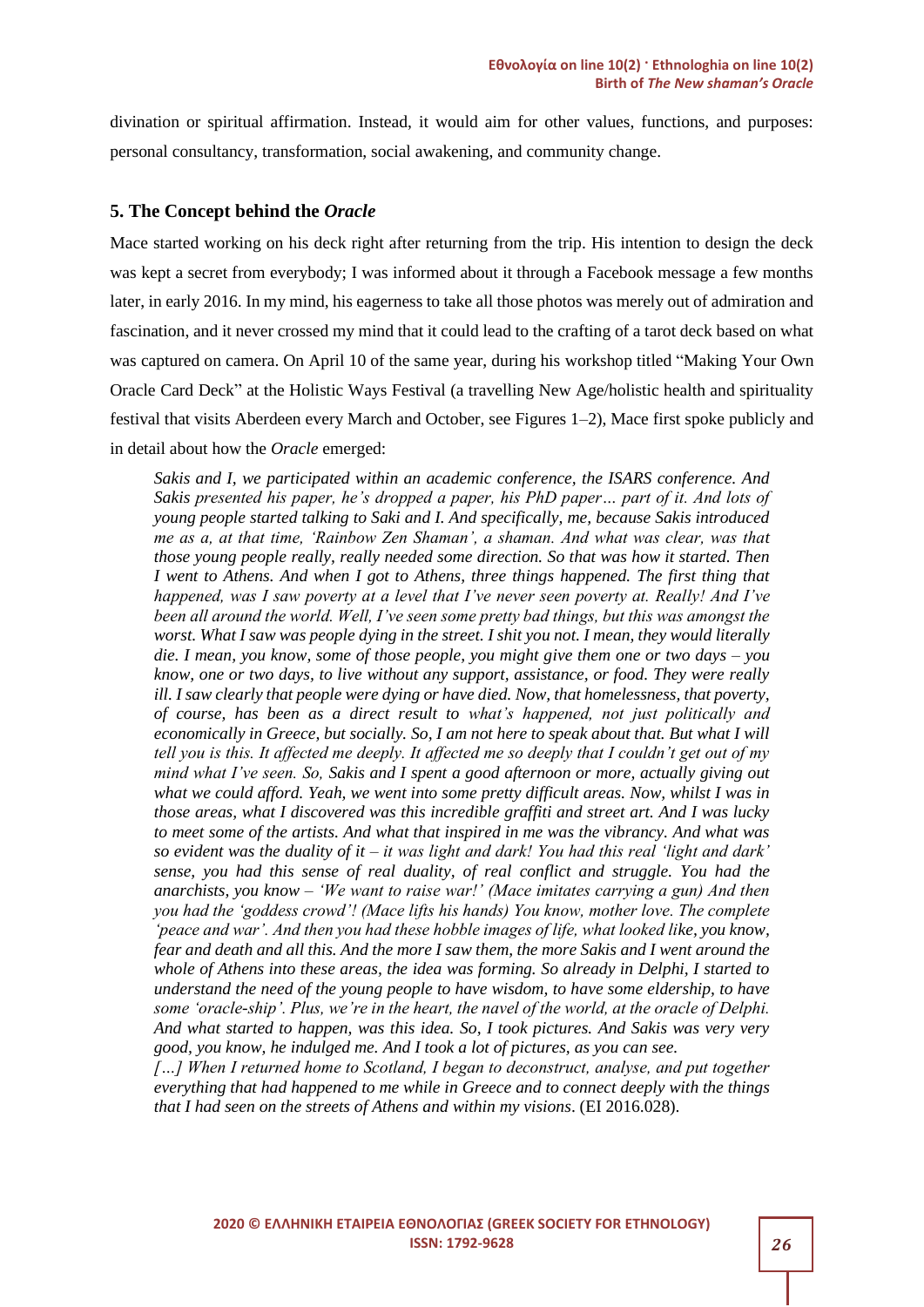**Εθνολογία on line 10(2) · Ethnologhia on line 10(2) Birth of** *The New shaman's Oracle*



**Photo 1: Mace's stand at the spring (March-April) Festival (taken in Aberdeen, 9/4/2016)**

This multitude and diversity of inspirations –the mysticism of Delphi, the multifaceted Greek art and lifestyle, and an impoverished and challenged society– prompted Mace to not create a deck oriented for foretelling purposes or spiritual affirmation, the main function, namely, of the majority of the other contemporary decks. Instead, he felt that people needed a tool for guidance and social awareness,

especially in a time where personal and communal values and principles had significantly declined. In fact, after his return to Scotland, Mace had started realising that this decline in values and

principles were not only part of the Greek society, but also of the British and the French ones, showcasing, therefore, that European cultures actually have more in common than he had originally thought. He started paying closer attention to this phenomenon, after a visit in Paris in summer 2016 with his French partner, Christine, and each time he was commuting to Aberdeen. He wrote in November 2016 about this:

I vividly saw the same poverty, social political economic collapse, and the incredible words of *The New Urban Shaman* prophets etched within the street art and graffiti of the back streets and alleys of Paris... Likewise, I felt this very same vision and connection once again on the streets of Aberdeen when I was drawn to take the photographs of the new street art and graffiti and objects in the Union Terrace Gardens. 1

Mace's deck, therefore, aims for assistance, re-direction, and personal and community transformation. It has been crafted and designed to challenge and to raise self-awareness to the users, so that they can find power within themselves, and their "sacred place" within the societies they live. "A real-world deck, for the here and now," as its creator calls it, adding that:

<sup>&</sup>lt;sup>1</sup> Newsletter by Terry Mace, 11 November 2016. Published publicly on Facebook (published with permission).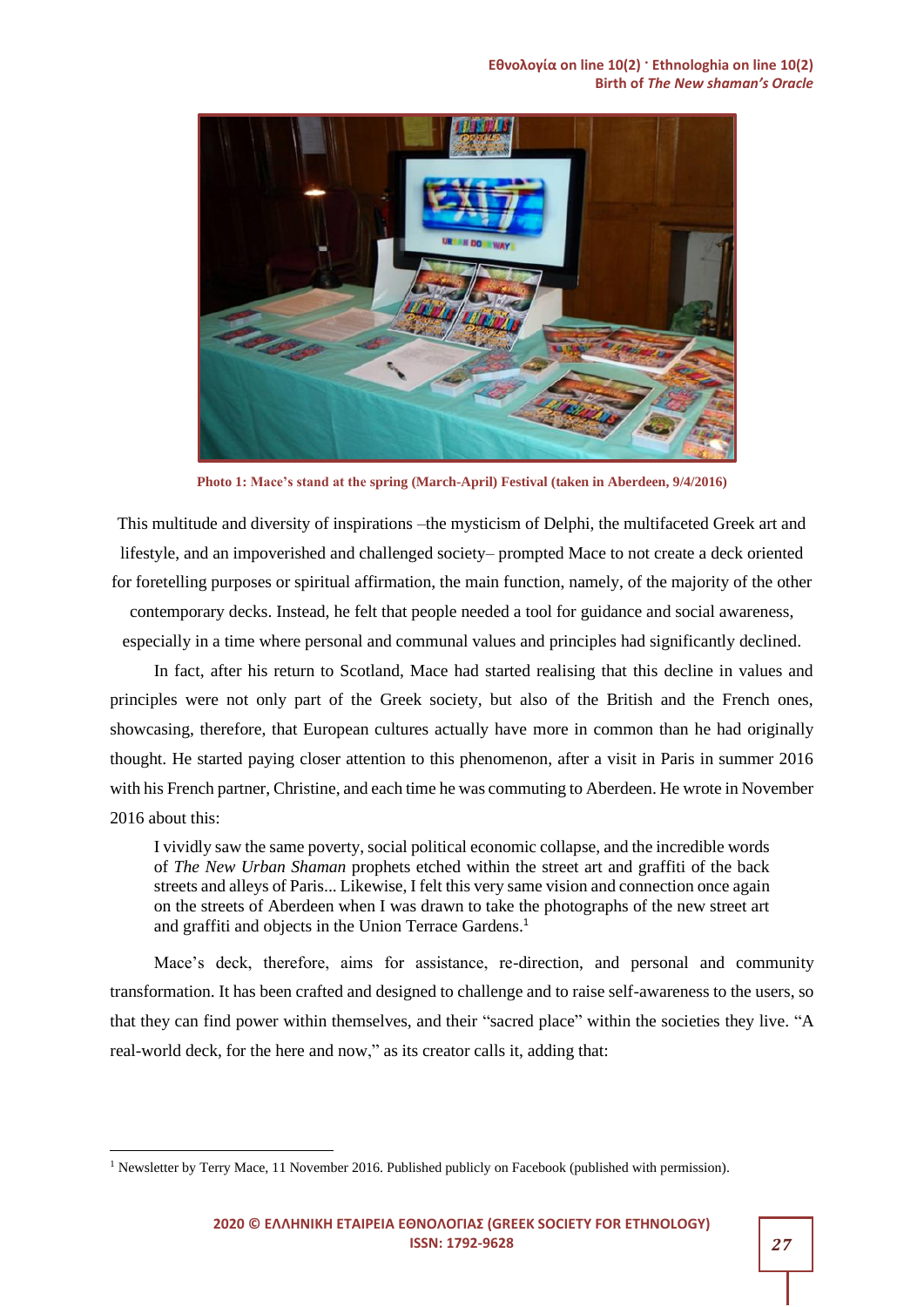It deals with all the real-world stuff that each and every one of us have to deal with every single day of our life. […] Once you identify what the problem is, you need to take an action. Action to change your own life and it [the deck] directs you to do that.<sup>2</sup>



**Photo 2: Mace's stand at the autumn (October) Festival (taken inAberdeen, 8/10/2016)**

The shift in function is in fact a recent trend among contemporary tarot decks. Farley (2009: 176) points out that nowadays many decks have become 'better suited to the changing conditions' of the current socio-economic settings which affect the individual and communal needs of contemporary people, just like the *Oracle*. Tarot, according to her, has become a "tool to facilitate inner transformation," while "the symbolism of the cards interpreted […] discern inner psychological states and unconscious 'blockages' that could prevent an individual from reaching his or her potential" (Farley, 2009: 157). The close relation of tarot with the "New Age" movement in particular, as stated earlier, has also given the chance to tarot designers to experiment, improvise, and re-imagine tarot; among these experimentations and re-imaginations, one could find efforts fulfilling roles "other than divination" (Farley, 2009: 151), just like Mace intends with his *Oracle*. These new creations have blended influences from an extended and multi-faceted plateau: spiritual worlds, psychology, necromancy, the supernatural, religion, ecology, astrology, revolutionary ideas, or even science can all be found in recent decks. A notable example of this shift is Knutson's and Wanless' *Voyager Tarot* (1984). The two creators used unconventional images that included vegetables, animals, forms of art, or alien world systems for their cards. When asked about their creation, Knutson and Wanless responded: "We are creators of our own

<sup>&</sup>lt;sup>2</sup> Newsletter by Terry Mace, 11 November 2016. Published publicly on Facebook (published with permission).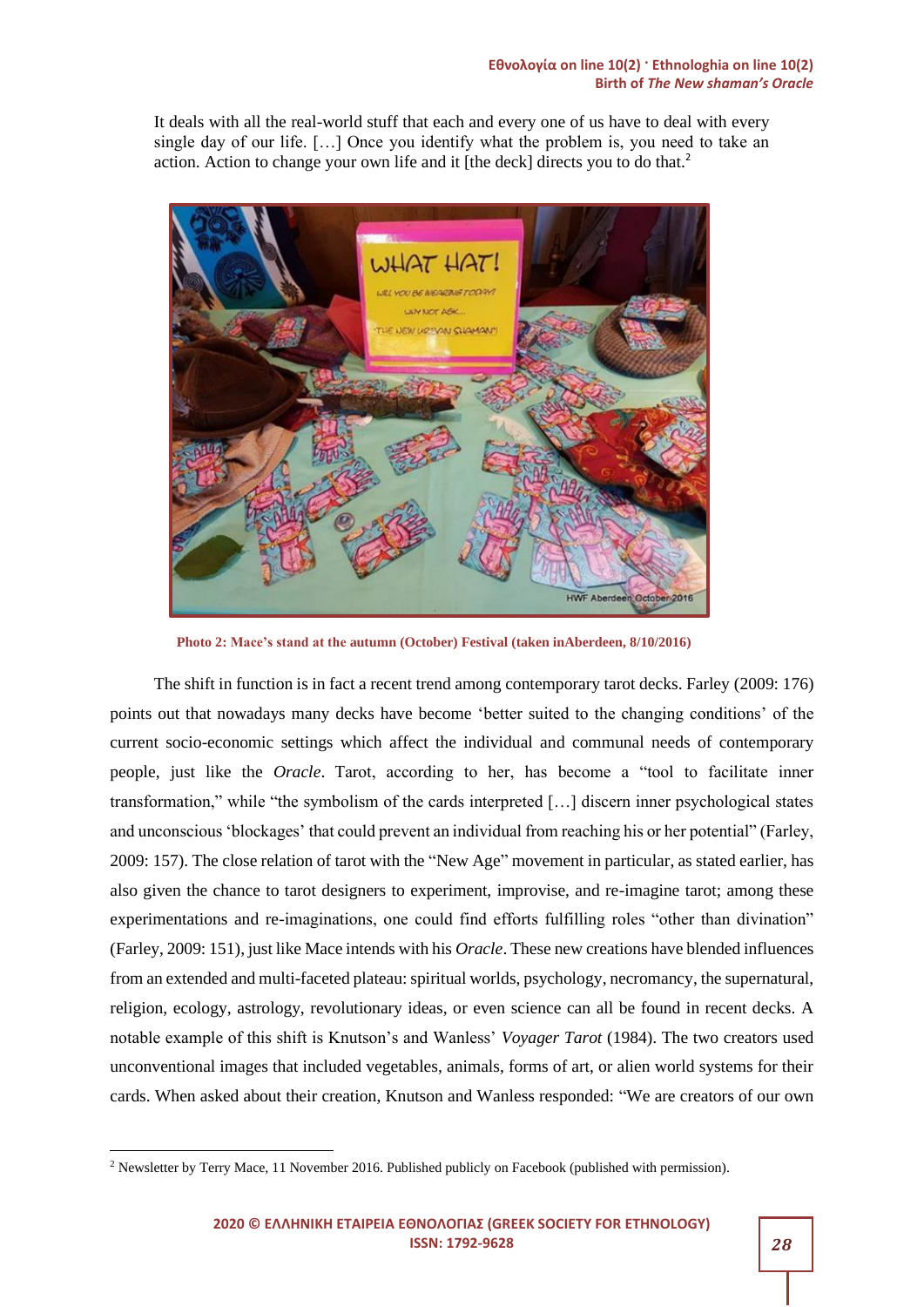reality through our beliefs and expectations and that by accessing visual symbols, we were able to reach these deep levels of belief and effect a transformation" (Pollack 1989: 126), emphasising, therefore, the high significance of symbolism and imagination in contemporary spiritual lives.

When it comes to the *Oracle* as part of this trend, Mace asserts that his creation can be seen as a contemporary adaptation of the pre-Christian oracles, who served as elders sought out for advice or guidance, or as the wisdom keepers of their communities. However, instead of using words of wisdom or riddles, like the ancient oracles, Mace's *Oracle* gives advice through its depictions and images. In addition, according to its creator, his deck "tells a story"; it is a storytelling tarot. Mace believes that this storytelling character of the *Oracle* has a "two-folded" value: it emphasises the oral narrative component, highly important among traditions of the past, and also brings the *Oracle* closer to the concept of the original tarot decks which had a main storyline behind them. Its narrative is of sociopolitical content and context though: it narrates and depicts the struggles of the contemporary Greek society as seen and recorded by an outsider. However, at the same time, it also "speaks" and relates to the worldwide issue of everyday, tangible, or intangible, individual, or communal, struggles that contemporary people face.

Mace believes that his deck can provide its users with a solution to those struggles: it can become a means, a tool, for self-awareness and individual growth. By using the deck, the users (and/or readers) can become "*shamans*" –therefore, men or women with inner wisdom– of their own selves. Moreover, when they do eventually reach this level of inner wisdom, they will be able to self-heal and find their "sacred" place within the contemporary world.

To manifest this, Mace asked some of his clients or former disciples, to "connect" with the deck and its cards. Sanni Vanttaja, from Finland, who used to be a disciple of Mace while still studying in Aberdeen, and who still communicated with Mace seeking for his advice after she had moved out to her home country, was asked to reflect on her experience with the deck:

*I compare this deck to the 'outer planets energy'. Powerful and archetypal, but not within the reach of everyday consciousness. That's why some might find it difficult to grasp it. Their nature seems very Uranian, rebellious, challenging, mind-opening, bringing change and insight*. 3

Sanni essentially confirms Mace's own thoughts on his deck: she finds the '*Oracle'* powerful and also capable of reaching the reader's subconscious, and transmit some, sometimes challenging, but typically profound, messages. As for her comparison to the "outer planets energy," I asked Adrienne Salmon, a solitary (witch)craft practitioner, to analyse this for me. "The outer planets, like Uranus, [the others are Jupiter, Saturn, and Neptune] because they are farthest from the sun, they affect our lives mostly at an unconscious level," she told me, adding that "They [the planets] are said to give us knowledge and experience to be able to be part of the bigger picture. [They] also provide a sort of Karmic energy for

<sup>3</sup> Personal communication with Sanni Vanttaja via email, March 2016.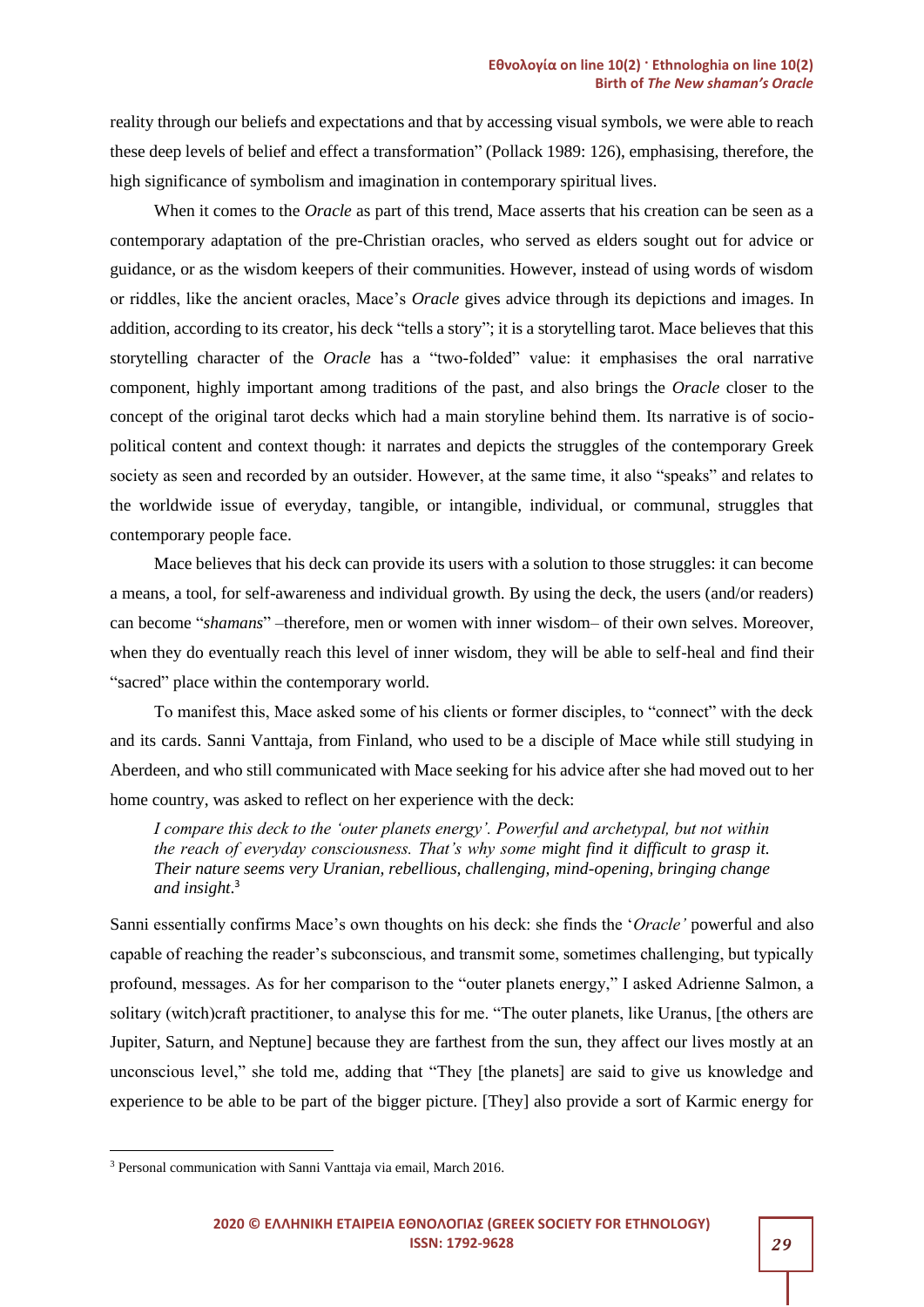each generation that influences how that generation will unify and impact the world,"<sup>4</sup> confirming, therefore, Sanni's notion of an interconnection between the *Oracle* and the outer planets, as both help people reach inner knowledge through a subconscious level, while also having a deep overall impact on each generation.

#### **7. The Creation Process of the** *Oracle*

When it comes to its actual creation, the *Oracle's* central concept is based on duality, polarity, and contradiction; themes that are expressed, and reflected, on the cards themselves. All cards carry a digitalised version of the original photo, as taken by Mace, with a main title right underneath the picture, accompanied by contradictory, challenging, provocative, and sometimes even profane, messages as subtitles (see Figures 3–5). The main function of the subtitles is to serve, act, and be interpreted as a wake-up call for the person for whom the reading is intended.

Semetsky (2011: 249–50) is among the scholars who have dealt with the hermeneutic interpretation of the cards; she asserts that "tarot readings can contribute to the development of the three I's of informal education – insight, intuition and imagination," leading the individual to a lifelong learning, and a self-exploration process. Sosteric also shares a similar idea, adding that tarot is "so powerful that it might help heal the inner child and rework toxic socialization" (Sosteric, 2014: 363).



**Photos 3, 4, and 5: some of the more provocative and profane** *Oracle* **cards (used with permission).**

Mace also offered his opinion on the interpretative aim and purpose of his cards. He emphasised that, while most of the other decks only have an affirmative function, promoting the light side of humanity and an inner peace, his deck deals with the dark side via the imagery of its challenging and

<sup>4</sup> Personal communication with Adrienne Salmon via Facebook, March 2017.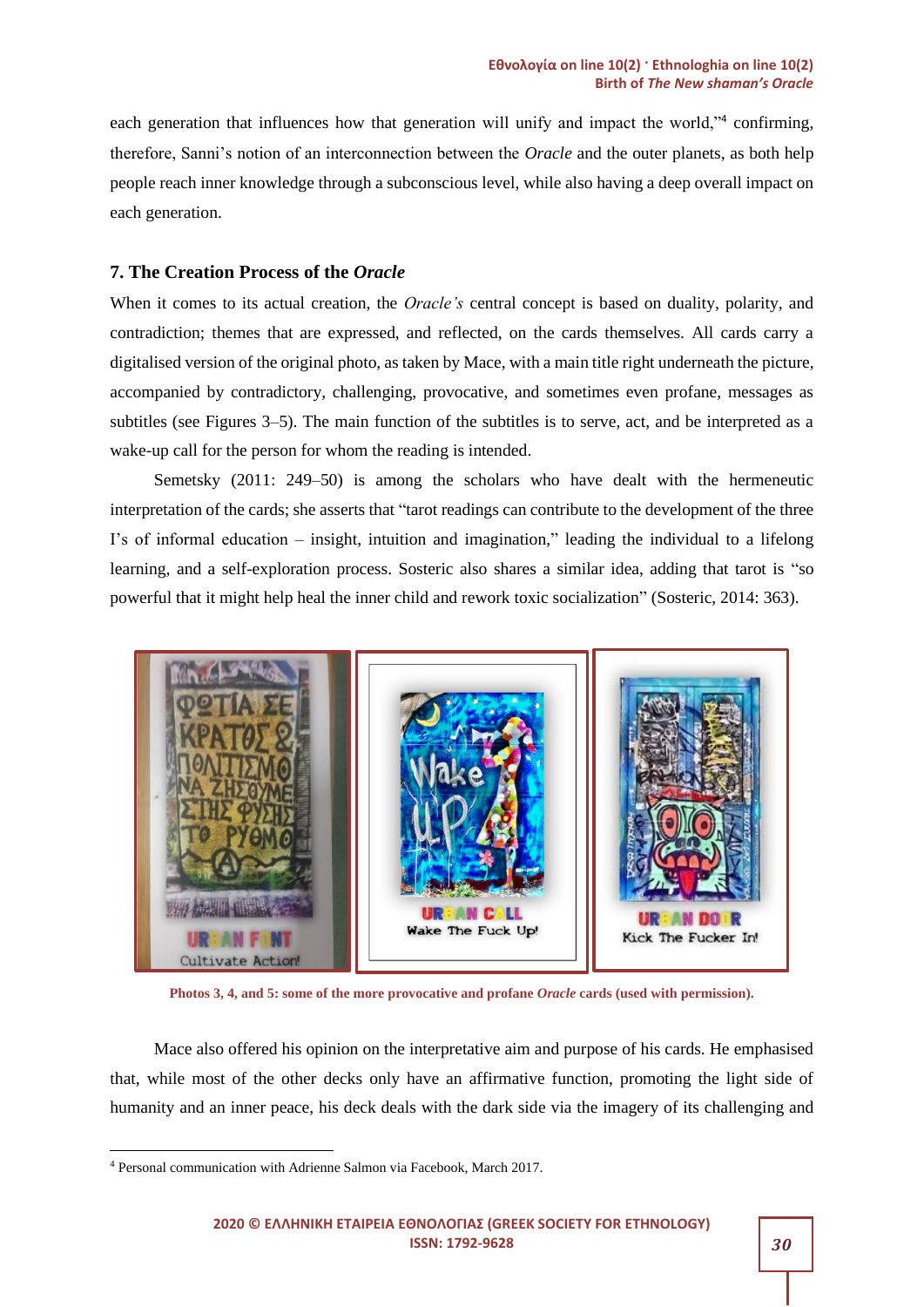poignant messages. "*The other decks only give an affirmation and a platitude. To be in peace or find your peace. What they lack is a dark side*," he said and added:

*Someone deeply traumatised from his childhood who has no self-worth at all, who feels like shit, they could see that Angel card for three-hundred-sixty-five days, and it will have about that much affect upon their positivity of their life. They absolutely cannot hear the message: 'The angels love you'.* (EI2016.028).

One of the deck's testers, who wished to stay anonymous, verified Mace's claim regarding the Oracle's challenging nature:

*At first, I felt there are not enough positive cards. Too many negative ones, but this actually made me reassess myself, as there's no negative, just questions, soul searching, and working through emotions*. 5

She even gave the example of a particular card she drew while testing the deck, to validate her argument. The card is titled *Urban Sphinx*. The card depicts a graffiti with a rectangular-shaped cat, while the message underneath says: "You're A Pussy!"

*I was shaken up, like, 'What do you mean I'm a pussy?' And I found myself saying, 'It can't' mean that! That's so blunt!' Yet maybe it does. And that's the card I need to bloody hear*. 6

Farley argues that people nowadays "see the symbols of tarot as representing differing emotional or spiritual states," confirming, therefore, the anonymous contributor's claims about her own emotional reactions to the card. Farley (2009: 15) continues: "By learning the lessons of the symbols and incorporating that wisdom into their worldview, the querent may hope to divulge themselves of 'negativity' or 'emotional baggage'." Scholars have concluded that, in fact, the main function of many of the contemporary tarot decks is to fulfil some essential human needs: among them, the need for "selfactualisation and transcendence" (Maslow, 1943; Sosteric, 2014: 381); the need for a quest for different spiritual paths and for alternate answers to questions that cannot be fully answered by science and religion. Sosteric (2014: 381) in fact, accuses science of trying to dismiss "the collective experiences of people through history who have believed in mystical realms beyond the mundane." Semetsky (2011: 252) agrees with Sosteric, claiming that the symbolisation behind the images in tarot promotes individual imagination and challenges scientific rationality, and can also "educate and strengthen the human intuitive function invaluable for meaning-making" (Noddings & Shore, 1984: 27; Semetsky 2011: 253). And finally, they promote the need for a "real experience representation," which refutes the taken-for-granted reality and normality of the modern world (Farley, 2009: 157). As for the profane character of the *Oracle* cards, it seems to fit into Steven Pinker's idea (2007) that swearing has five different functions: among them, the *emphatic*. According to Pinker, emphatic swearing aims to draw some extra attention to a phrase, or a meaning, that is considered worthy of additional attention.

<sup>5</sup> Personal communication via email with anonymous contributor, March 2016.

<sup>6</sup> Personal communication via email with anonymous contributor, March 2016.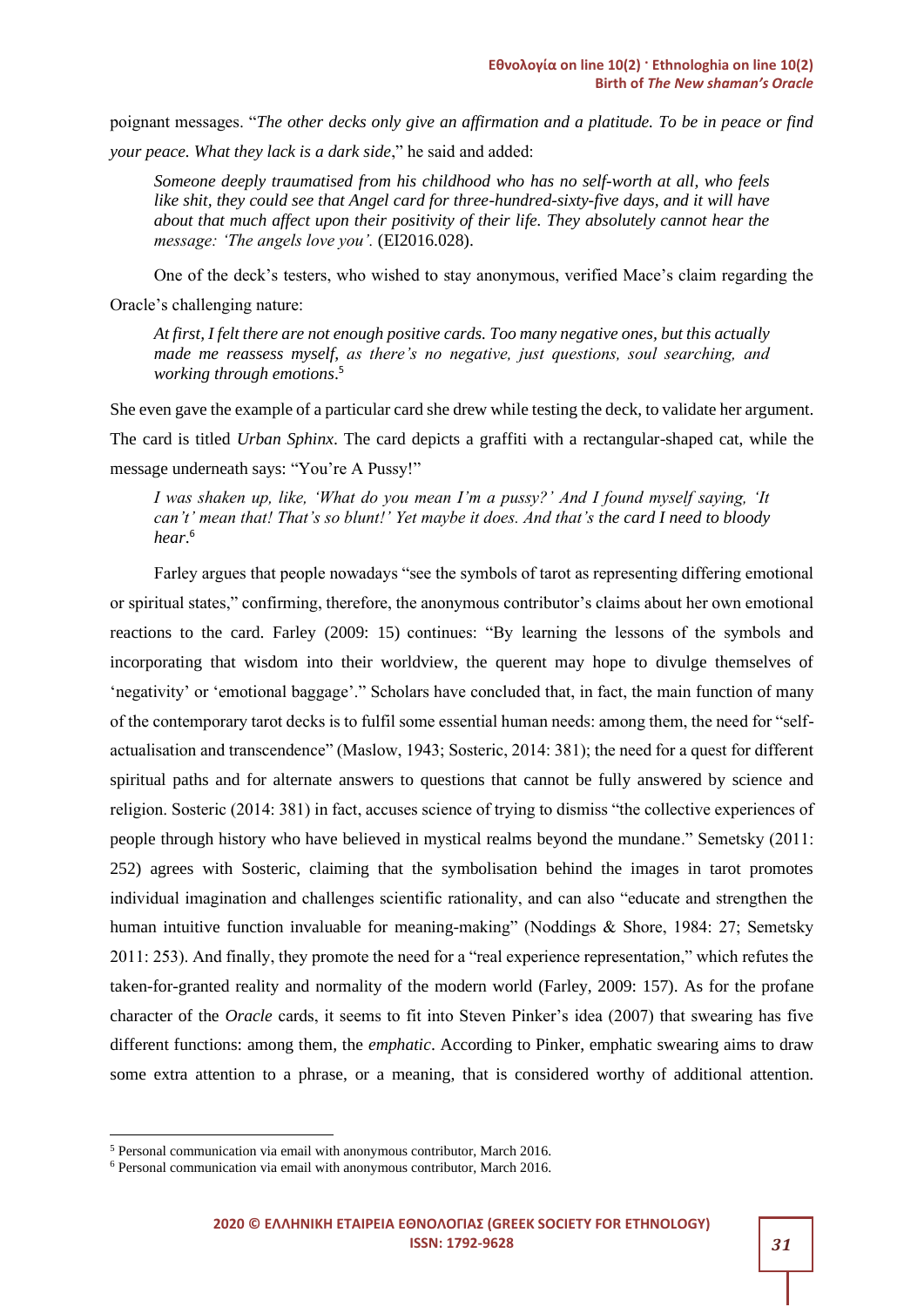Therefore, in the case of the *Oracle*, the use of profanity in the subtitles draws some extra attention to the card so that the reader comprehends its profound meaning and underlying message, as shown in the case of the *Urban Sphinx* card.

#### **8. The** *Oracle's* **Structure**

Even though a first draft of the deck has been produced and sent to Mace's close circle of friends, clients, and followers, Mace told me in January 2017 that the *Oracle* project is yet to be finalised. His target is to create a deck of seventy-eight cards in total, keeping therefore the traditional tarot format. However, unlike most of the other decks, the *Oracle* is not traditionally structured; it does not follow the typical tarot sequence of the fifty-six Minor and twenty-two Major Arcana sequence. Instead, it includes one central card titled *The Urban Shaman*, nine *Focus* cards, six *Do Nothing* cards, fourty-two *Urban* cards and twelve *Action* cards, while another group of eight new cards will be added in the future, possibly under the name *Possibility* cards.

While discussing with Mace his cards and their format, our discussion revolved around the central card of the deck, *The Urban Shaman.* The card, which depicts a digitally modified version of Mace's face portrayed as a traditional shamanic healer with an elaborated headdress (see Figure below), was according to Mace, a late addition. Mace told me that the inspiration behind its creation was, to my surprise, me:

*The others describe it as a comfort card, to protect the deck, the reading, but I don't feel comfortable with the card, to be honest. The only reason it exists is because of you; when you told me that there is no shaman in a 'shamanic' deck, for guidance, and, or, for protection*. 7



**Photo 6: The** *Urban Shaman* **card (photo taken 2 March 2017).**

<sup>7</sup> Fieldnotes from 2 January 2017, King Edward, Scotland.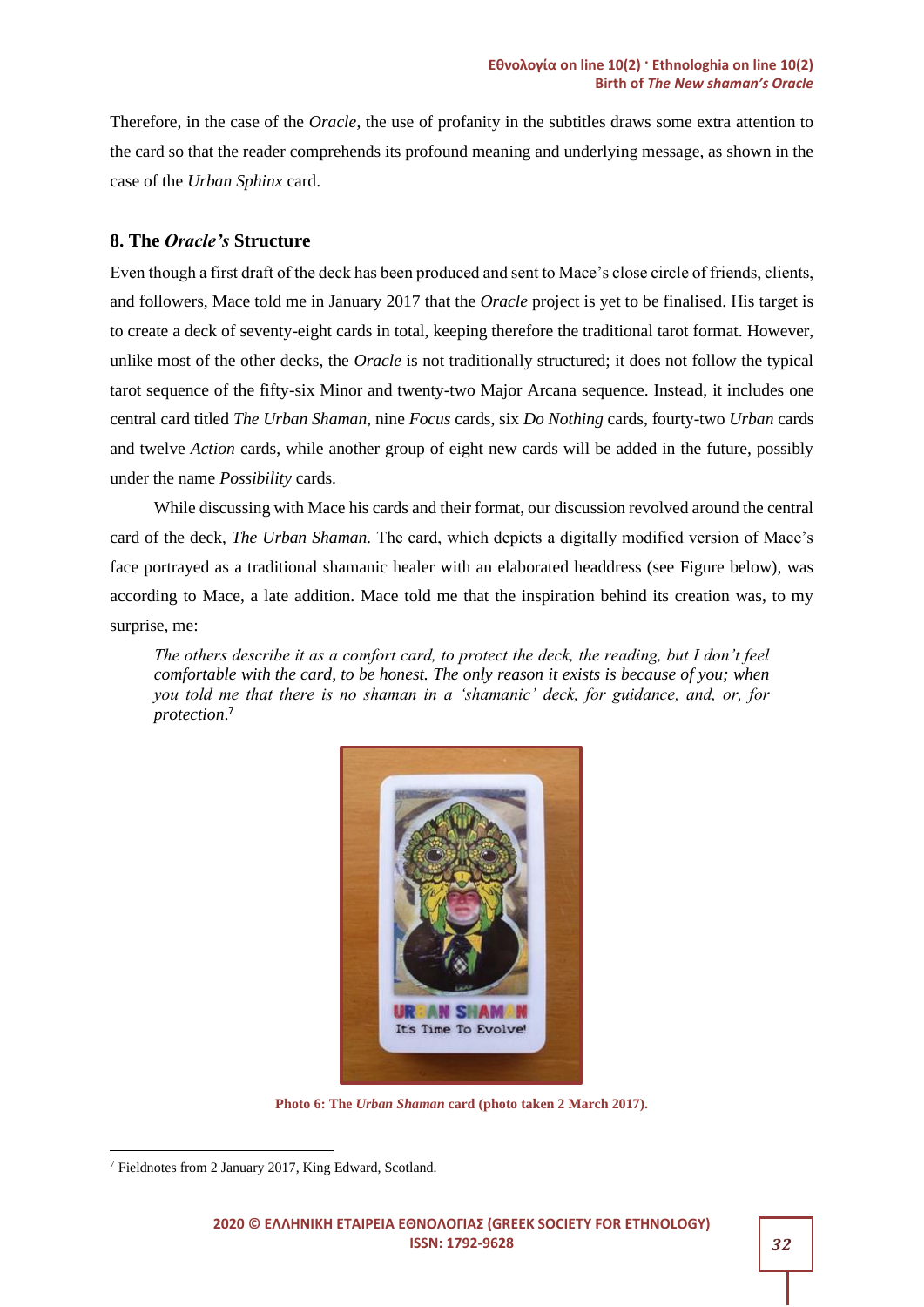As Mace hints in his quote, the very first draft of the *Oracle* did not include a 'shaman-related' card. However, during one of our first discussions with Mace regarding the conception of the *Oracle* and its cards, I pointed out to him that if this is an *Urban Shaman* tarot, then there should be a pure *shamanic* card. This inspired him to create the *Urban Shaman* card as the centrepiece of the deck. Its function is similar to the archetypal community folk healers: to protect, guide, and to give strength and hope to the deck user. Sanni shares the same opinion with Mace regarding the function of the *Urban Shaman* card: "I feel like it's the beginning and the end, it's a guide and a grounding point. It seems to include 'nothing' and 'everything'."

However, although most tarot decks consider the *Fool* or the *Magician* major arcana cards as their central figure, Mace feels that his *Urban Shaman* card relates more to the *Hermit* rather than the other two. Mace's opinion is interconnected with the fact that shamanic healers display hermitic tendencies throughout their lives: the archetypal healer secludes himself/herself in order to gain wisdom and knowledge, and (re)connect with nature, either during training, and/or after its completion, as they tend to dwell in remote places, usually in the margins of the community (Walsh, 1994:17–21; Winkelman  $\&$ White, 1987; Yoder, 1972: 204–5).

When it comes to the role of the *Hermit* card in tarot, it is thought of embodying "the 'Know Thyself' motto" –which aligns with Mace's notion that his *Oracle* is designed to raise self-awareness– and "indicates solitude and withdrawal, as part of every mystical teaching. […] In solitude, one has the chance to come closer to Nature" (Semetsky, 2011: 257), a key characteristic, as described above, in shamanism. Ouspensky wrote about the function of the *Hermit* in tarot; typically depicted holding a lantern in his hand, the *Hermit* is the bearer of profound knowledge, just like the archetypal shamanic healer for his/her community. Ouspensky elaborates:

The lantern of Hermes Trismegistus, […] this is higher knowledge, that inner knowledge which illuminates in a new way even what appears to be already clearly known. This lantern lights up the past, the present and the future for the Hermit, and opens the souls of people and the most intimate recesses of the hearts (Ouspensky, 1976: 53).

It seems natural therefore, that Mace, a contemporary shamanic healer himself, would consider the *Hermit*, the mystical, secluded bearer of wisdom, as the archetype behind the most powerful card of his deck.

Another important question when it comes to tarot, is related to the card spread; even though the typical three-card reading is the most common spread and reading pattern among tarot users and readers –where three cards, symbolising the past, present and future are chosen to be interpreted (van Rijn, 2017)– Sanni notes that this type of reading "bound to the concept of linearity of time" does not seem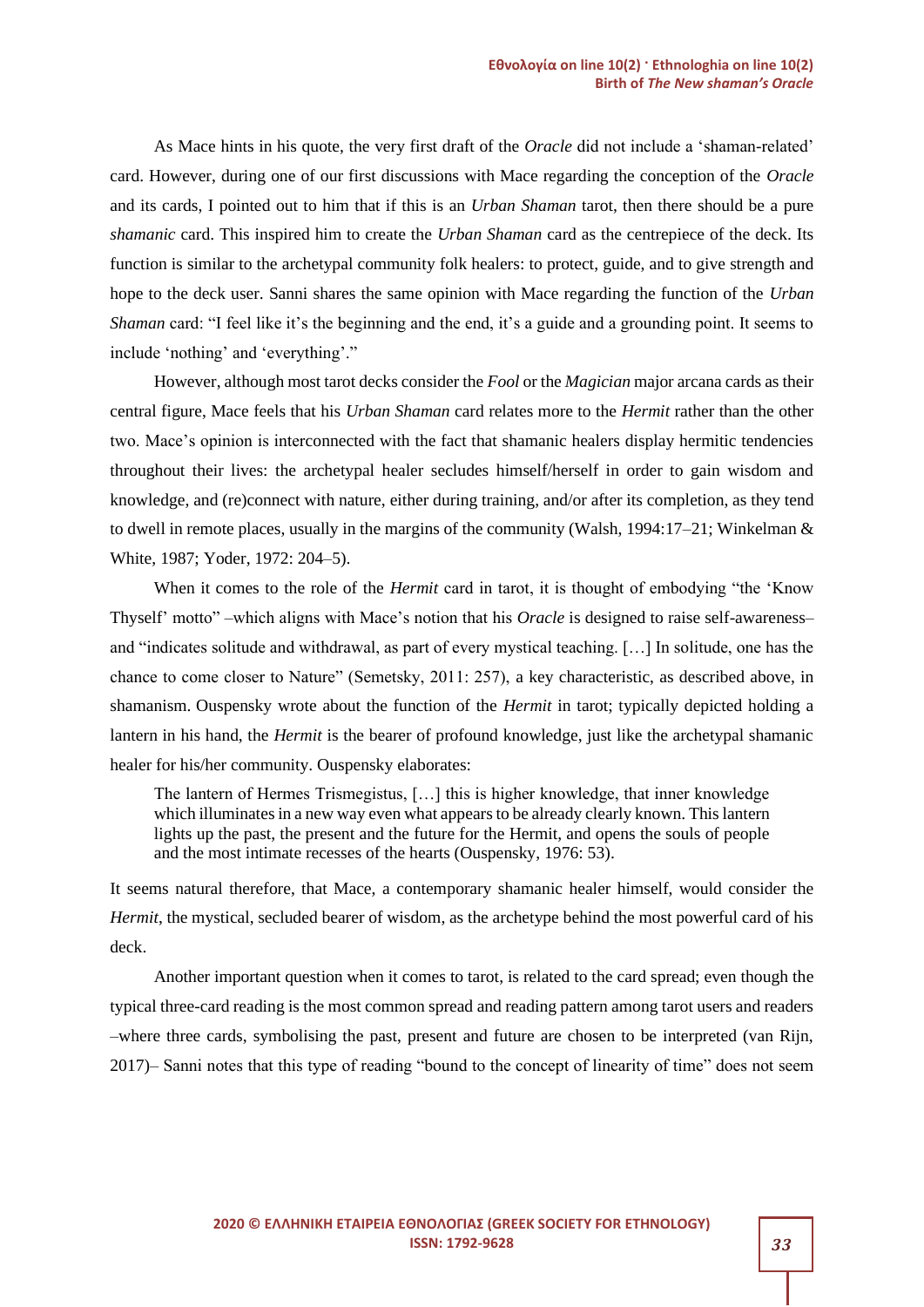to apply to the *Oracle*. <sup>8</sup> Mace agrees with her. Therefore, he has suggested a five-card reading instead,

which he named *Celtic Cross*, as it has the shape of a cross. He proposes that the cards should be,

laid out in the shape of a cross or crucifix reading as a powerful and psychoanalytical *deconstruction of the traditional crucifixion/sacrificial model of the cross people bear, as a burden of traditional religious teachings of the crucifixion or a Christ/saviour like figure within traditional religious context*. 9

Mace has also proposed a second 'cross' spread, this time with eighteen cards. The four directions of the cross will symbolise four different types of inner processes –Mace has divided these types into 'cognitive', 'physical', 'spiritual', and 'emotional'– while the *Urban Shaman* will be placed in the middle, as a means of protection and guidance. An extra card will be outside the cross, symbolising either the user/reader, or a problem/issue that concerns him/her.

This multitude of spread patterns and reading/interpreting methods in contemporary tarot has, in fact, caused controversy and debate. This has been noted by people that offer their services within the "magical realm" as well. For instance, illusionist and scientific sceptic, James Randi (2006), writes about this issue:

For use as a divinatory device, the Tarot deck is dealt out in various patterns and interpreted by a gifted 'reader'. The fact that the deck is not dealt out into the same pattern fifteen minutes later is rationalized by the occultists by claiming that in that short span of time, a person's fortune can change, too. That would seem to call for rather frequent readings if the system is to be of any use whatsoever.

However, even if one agrees that the spread manner and its interpretations vary significantly, what is considered by both practitioners and academics essential in tarot is the presence of three identical steps in every spread: the shuffling of the cards, the cards being laid out in a particular pattern –but with variations depending on the practitioner's method of choice– and the concluding interpretation and symbolism of the cards (Gregory, 2012: 278–9; Farley, 2009: 177–8).

Another frequent question regarding tarot is related to the efficacy and the prediction accuracy of the spreads: namely, how and whether the cards and their interpretations actually work. Among the people who advocate for the efficacy and the accuracy of tarot decks is Gregory. According to her, tarot works as a combination of three factors: an "unspecified 'divine' energy" hidden behind the deck, Jungian psychological paradigms that assert that "the cards are an oracle of synchronicity, whose archetypal symbols sync to universal, human experiences," and finally, the personal context factor –in particular, the individual's personal experiences, interpretation viewpoints, and visions (Gregory, 2012: 278). Jung (1954: 232) himself wrote that "the unconscious archetypes [as] […] structural elements of the psyche" can help individuals "achieve a wider scope of awareness than analytic or rational thinking is capable of," which can also be suggested for tarot readings. Other scholars such as Semetsky (2011: 252) believe that the card selection is directly connected to the person's intuition (and not a divine

<sup>8</sup> Personal communication with Sanni Vanttaja via email, March 2016.

<sup>9</sup> Personal communication with Terry Mace via email, 25 April 2016.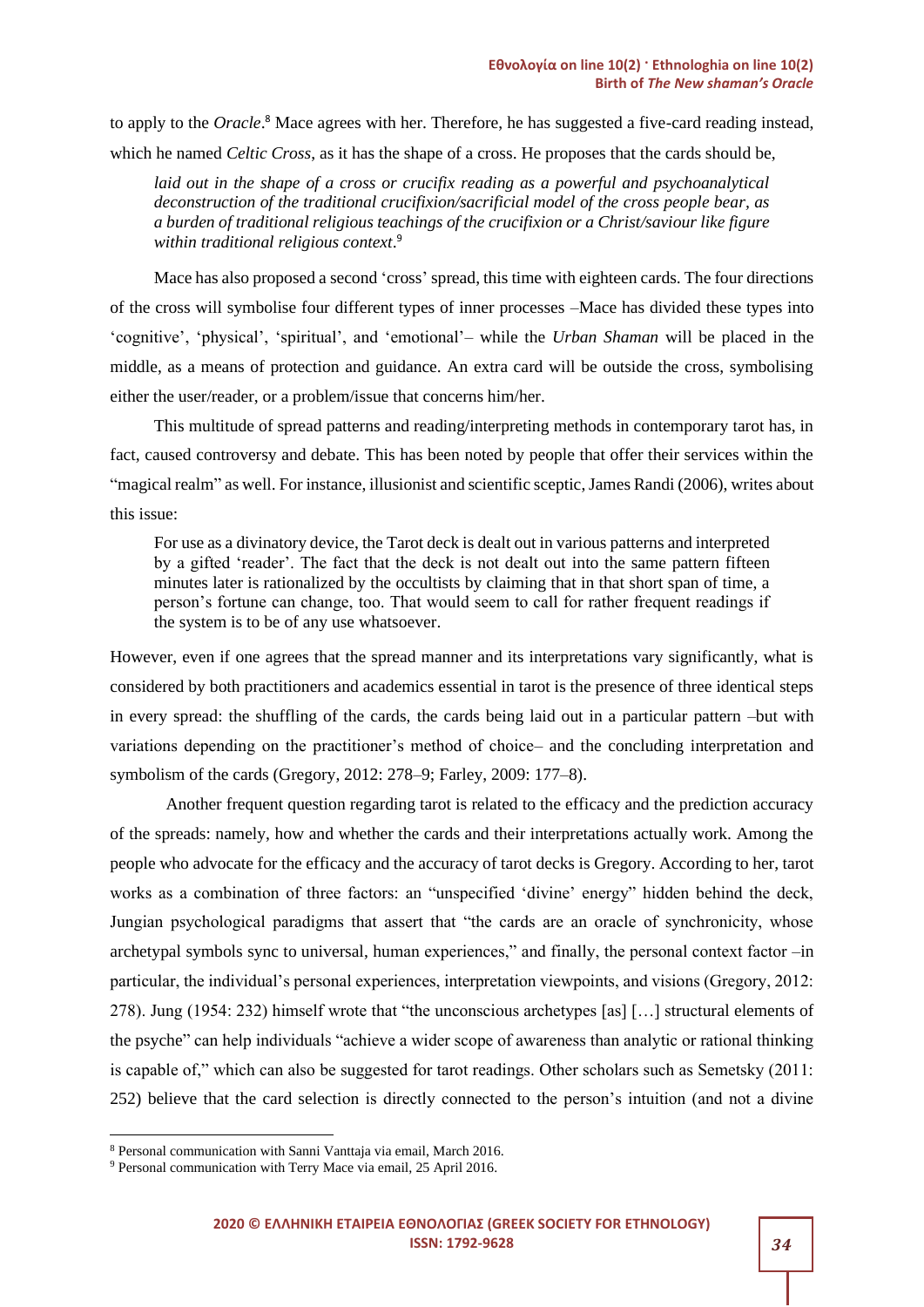source), as they are picked "by their soul, by the unconscious, and cannot be considered random." J. Bruner (1966: 61) adds that a "developed intuition in conjunction with analytic thinking" are needed to uncover the hidden symbolisations behind the images. Semetsky analyses her viewpoint:

Through the unconscious projected into a layout of pictures we can discover the means for our self-expression, therefore becoming capable of revealing something that sometimes we are unable, subconsciously – or are unwilling, consciously – even to put into words (Semetsky, 2011: 254).

Elaine Bain is a close friend and client of Mace. She first met Mace in 2014 in Cullen as a potential client. Since then, Elaine has attended most of his workshops at the Holistic Ways Festival and also participated in some of Mace's private gatherings. She told me that Mace was actually the reason behind her decision to follow the path of Reiki and become a qualified master Reiki practitioner herself; she was inspired by Mace, after he told her that he had sensed a natural healing ability in her. Elaine was, therefore, among the first people asked by Mace to do readings for others using the *Oracle* cards and interpret the cards for them.

I asked Elaine about her impressions on the deck. She told me: "The deck is excellent for working in teams, as it allows for great discussion, insight, and a bringing together of different opinions, understanding and also personal experience," before concluding about the importance of what Gregory describes as the "personal context factor," analysed above:

*For most readings, the person only saw what they wanted to see or interpreted it only in line with their usual thought process and the action they would habitually have taken, but when challenged or given alternative meanings they found the solution and the answers they were looking for*. (EI2017.027).

Finally, as in all decks, Mace aims to accompany the deck with a guidebook. However, he intends once again to offer something innovative and radical: The accompanying book will be divided in two parts with two different interpretation guidelines – one addressing the light and the other the dark, offering therefore, both positive and negative interpretations. Mace thinks that this concept will be a confirmation of the dualistic, contradictory nature of his deck.

#### **9. The** *Oracle's* **Function and Role in Context**

One of the first questions I posed to Mace was about his decision to name his creation *The New Urban Shaman's Oracle* and how it fitted the contemporary context. Mace shared with me that he saw the 'Oracle' as a response to his lifelong quest to discover what a contemporary shamanic healer offering his/her services in the 'western' context might do, think, and feel towards the environment he/she lives in. According to him, after years of searching, he concluded that the healer's priority should be to find the appropriate way to build a relationship and interconnection with his/her followers and clients; therefore, he needs to adapt to the environment and the settings they all live in, and to offer services that are appropriate to this context.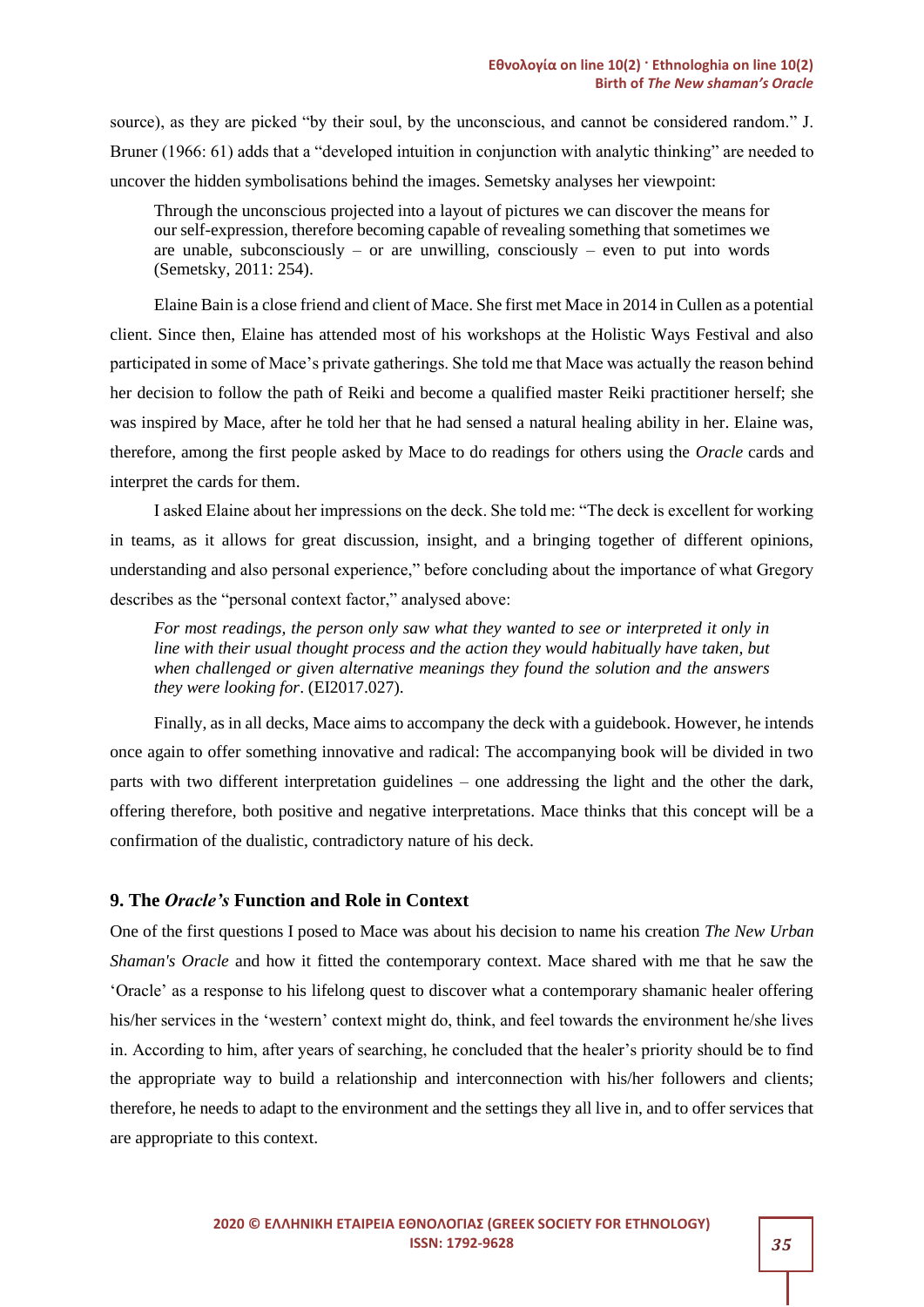An important aspect of the discussion was also related to his decision to attribute the adjective 'urban' to his deck, even though he did not reside in a city himself, but instead in the small villages of Cullen at first, and then King Edward. Mace shared with me his thoughts on urbanisation. According to him, urbanisation is not merely a contemporary phenomenon. Instead, it has been a constant everevolving process, even before the explosion of urban settlements in modern times. He considers for example, the accumulation of nomadic peoples into villages, and later into towns, as an early version of urbanisation. In addition, he pointed out to me that when it comes to the contemporary world, urban ways are to be found to some extent, or in some way or form, everywhere, whether it is in a city, a town, or a village.

Mace's opinion aligns with T.G. Nefedova's (2016) notion that nowadays, as part of the globalisation and industrialisation phenomena, rural communities go through a constant urbanisation process; they have access to the exact same services and opportunities and to the constantly updated technology as the populations of urban societies; the community's facilities and infrastructure is adapted to the contemporary needs and functions; and finally, they have quick access to the nearby urban areas using the modern means of transportation. Nonetheless, Nefedova notes that in fact, there is also another phenomenon occurring, juxtaposed with the one of urbanisation; namely, counter urbanisation. Counter urbanisation is the phenomenon of cities losing parts of their population to the surrounding rural areas. The improved communication technologies and transportation means contribute to this decentralisation of the city populace, as people nowadays in rural communities can enjoy the same luxuries and conveniences, as already pointed out.

The other major contribution that the *Oracle* offers to its users in relation to the context it is placed within, is that it deals with values that have long been lost in the modern world. According to its creator, values, such as morality, communal work, companionship, solidarity, and empathy have either been devalued or significantly vanished from our society; his deck however, serves as an essential wake-up call to its users promoting the aforementioned values: "This project is needed to cut through most of the current 'New Age' spiritual crap we've found ourselves in to date," Mace posted on Facebook on 15 November 2016, adding: "I know that I have to dare to speak out against the total nonsense and the delusions of 'spiritual bypassing' in the process."<sup>10</sup>

In his quotation, Mace discusses "spiritual bypassing". "Spiritual bypassing" is a psychotherapeutic term first introduced in 1984 by American psychotherapist and Buddhism spiritualist teacher, John Welwood (2011). The term describes the "tendency to use spiritual ideas and practices to sidestep or avoid facing unresolved emotional issues, psychological wounds, and unfinished developmental tasks." Practically, spiritual bypassing is when an individual avoids facing his everyday issues and/or past traumas by seeking out answers in spiritualities that only promote positive healing

<sup>&</sup>lt;sup>10</sup> Public Facebook post by Terry Mace, 15 November 2016 (published with permission).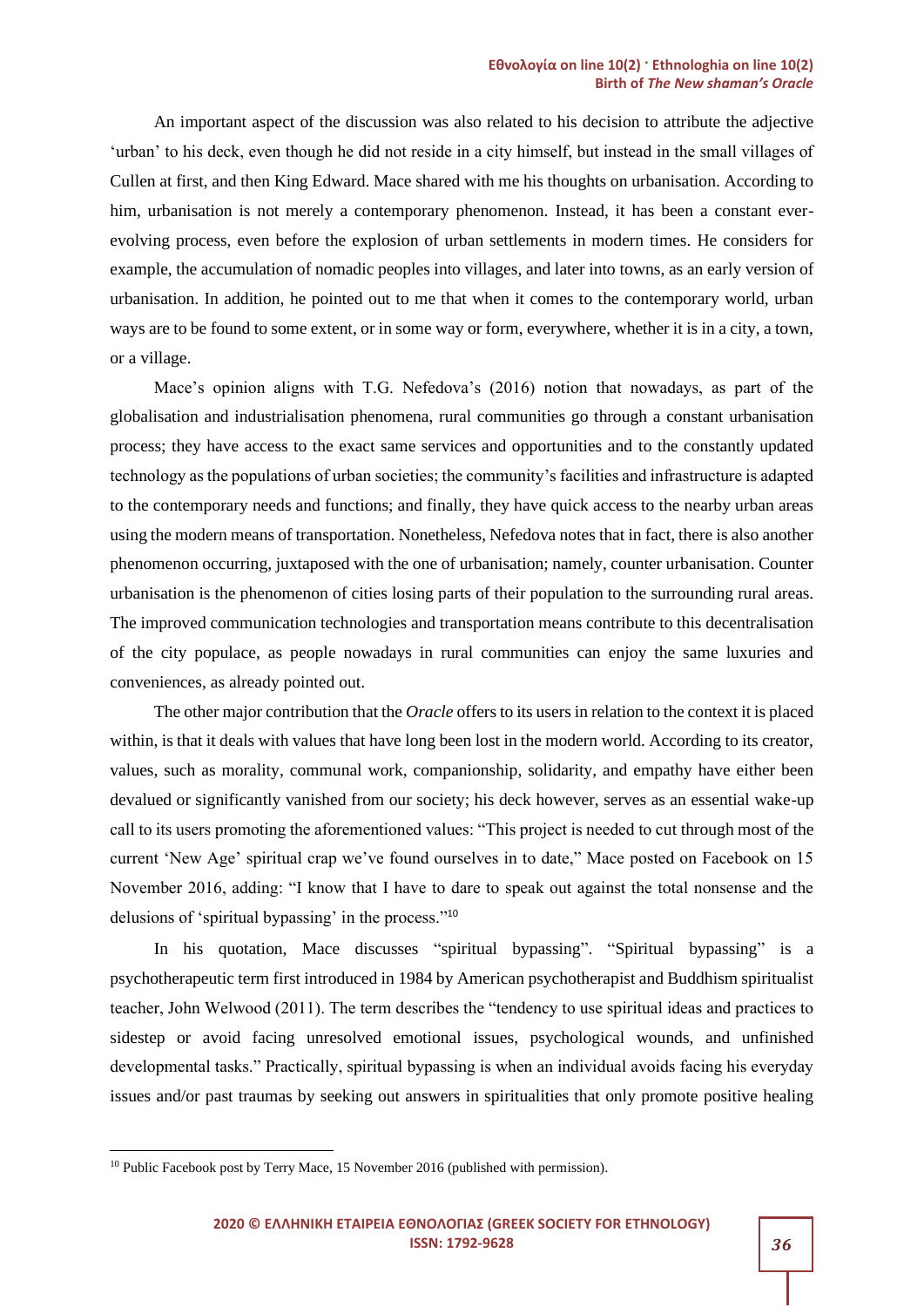techniques and ideas (Mace in his quote, offers 'New Age' spiritualities as an example). B.H. Whitfield (1995) notes that "this trap entails actively seeking spiritual highs as a means to avoid processing underlying psychological pain."

Even though the concept of "spiritual bypassing" can be found not only in counselling, but also in eastern and western philosophies, and religious thought, as Clarke et al. suggest (2013: 87–9), bypassing has become more prevalent in the modern world, where counselling and individual spirituality co-exist. Welwood (2000: 14) argues that even though a client's spirituality is very frequently used by practitioners in their approach to enhance their client's mental health, what they do tend to do as well, is that they often overlook the shadow side.

Working against "spiritual bypassing" is one of the central mechanisms in Mace's healing methodologies. He would usually tell me in our private discussions that in his practices, "one has to face the dark before finding the light, as facing only towards the light will definitely blind you in the end."<sup>11</sup> Mace found it, therefore, a necessity to integrate his work against "spiritual bypassing" into his *Oracle* deck. The provocative, profane, and challenging messages that the cards carry communicates this intention:

*Once you identify with what the problem is, you need to take an action! Twelve Action cards! No other oracle deck out there is asking you to take action, action to change your own life, and directs you how to do it; to be your own healer, your own therapist, your own psychologist, your own profound coach.<sup>12</sup>*

Mace is not the only tarot deck creator who has incorporated such themes into his creation. A similar case of a card deck promoting social awareness while also prompting to act, is the *Anti-Nuclear Wendländisches Tarot* (1980) created by Waltraud Kremser (Kaplan, 2002: 61, 68; Farley, 2009: 155). It was inspired as a reaction against the German authorities' decision to build a new nuclear power station in the Wendland region. The two creators have decided to illustrate the cards with images of antinuclear slogans and connotations. Two examples of the revolutionary and reactionary nature of this deck are the *Kaiser* (*Emperor* in German) and the *Gerechtigkeit* (*Justice* in German) cards. The former depicts an individual "dressed in a business suit with a top hat with dollar bills stuffed into a band, nursing a large, phallic missile," while the latter depicts a woman holding a set of scales; a bird and a flower are on the one side of the scale, outweighing the other side having a power plant on it (Kaplan, 2002: 69).

Finally, as part of our discussion on the *Oracle's* place in contemporary settings, Mace also attempted to set his deck into a spiritual/religious context. In an email sent to me in November 2016, Mace mentioned that he believes that the *Oracle* can also be seen as a vehicle for personal salvation and liberation from sin, as opposed to the transference of sin to a Christ-like figure, found in traditional

<sup>11</sup> Fieldnotes from 24 October 2014, Cullen, Scotland.

<sup>&</sup>lt;sup>12</sup> Public Facebook post by Terry Mace, 15 November 2016 (published with permission).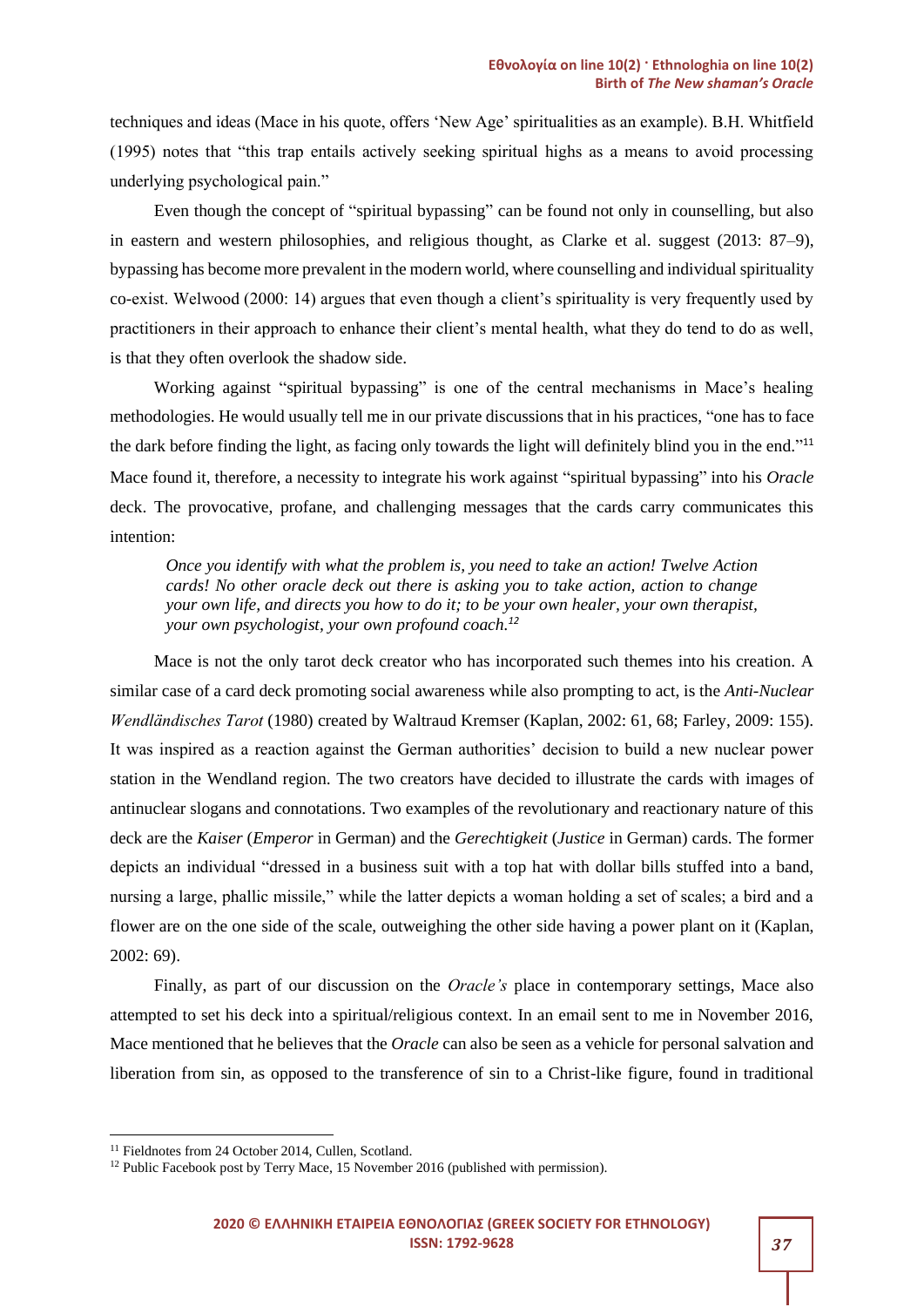#### **Εθνολογία on line 10(2) · Ethnologhia on line 10(2) Birth of** *The New shaman's Oracle*

religious doctrines. Moreover, the symbols within the artwork of the *Oracle* could be used as a reinterpretation or deconstruction of traditional religious iconography, symbology, and art within traditional religious dogmas, teachings, and doctrines. Mace's notion of reinterpreting or deconstructing traditional religion comes in accordance with Farley's notion that tarot emerged as result of a discontent towards religious authorities, as examined earlier in the article (Farley, 2009: 174).



**Photo 7 (left): Mace and the author at Syntagma Square (photo taken by Mace, 14 October 2015).**

**Figure 8 (right): The** *Urban Shadow* **card that was inspired by the photo in figure 7 (used with permission**

#### **10. The Current State of the** *Oracle*

Unfortunately, some dramatic changes occurred in Mace's life in 2017, which affected profoundly his healing work and the *Oracle* creation process. His decision not to take regular fees for his services, but instead asking for donations, worsened his financial situation to the point that he could no longer afford his expenses. Consequently, this had its toll on his physical health, as he suffered two major heart attacks, in January and October 2017. This has caused a drastic change both in his life and work, which led to a prolonged period of self-doubt, physical seclusion, and social isolation. Since then, Mace has adopted a more pragmatic, or even cynical, attitude towards life while also finding escape and comfort in song-writing. However, even in the songs he created and recorded, one could still encounter the straightforward and provocative nature that he had demonstrated in the *Oracle*, with song titles such as "I Killed Myself an Alligator," "You Smell Mad to Me," and "Reggae Fuck It Yoga."

Naturally, this situation also had its impact on the *Oracle*, as no major changes had been made since. However, during one of my last visits to his new residency somewhere in woods of Aberdeenshire, Mace told me that he was looking forward to re-approaching some projects he had started before his heart attack; among them the *Oracle*. However, his priority still is to re-discover his self and his spirituality: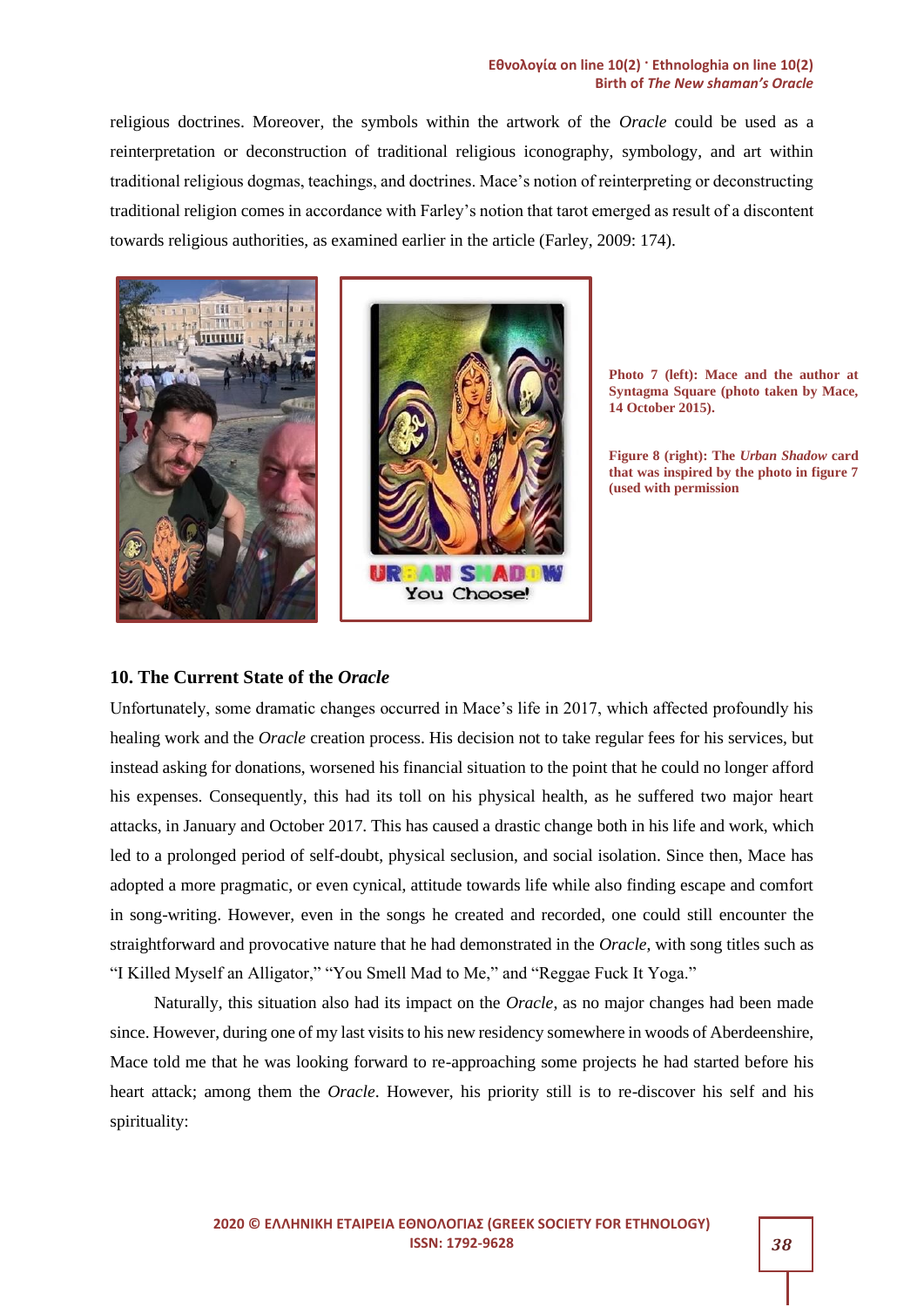*For me, life is now very different. I complete my life daily, moment by moment because I know that my tomorrow is not guaranteed. I absolutely recommend dying before you die for good to everyone who is the least bit interested in understanding the total futility, delusional and childish idea that life has any meaningful reason for existing other than biological replication. […] So, please yourself, do, say, and act the way you want because everything else is a waste of your life and death*. 13

#### **11.Conclusion**

In this article I presented the creation of a contemporary tarot deck titled *The New Urban Shaman's Oracle*, as created by Terry Mace, a contemporary 'western' shamanic healer in North-East Scotland. Apart from describing the creation process of the deck, and the motivations and inspirations behind it, other subjects were explored as well, such as the tarot's historical background, and its shift in function and context. As mentioned in the first part of the article, tarot has evolved from an elaborated playingcard game into a magical tool used for divination and personal growth, as an outcome of the changes of the socio-political and economical settings of the societies within which it was, and still is, found: "It began its life as a game with no purpose beyond providing mental stimulation" (Farley, 2009: 3), and transformed into a "perfectly simple philosophical machine […] that astonishes by the depth of its results" (Levi, 2002: 85).

In accordance with the above notion, that tarot evolves and adjusts to the needs, beliefs, and context of the times in which it is created, in the current times of both financial and existential crisis that we live within, Terry Mace's *Oracle's* goal is to raise self-awareness and urge people to "take action." The initial inspiration behind its creation might have been contemporary Greece during the financial crisis years, however, Mace, along the crafting process, had observed that issues such as poverty, homelessness, and an overall societal decline can be found in other European societies as well – the British included – thus, realising that some problems actually are pan-European. For Mace, his creation can, therefore, be the link between these cultures; his *Oracle* aims to make people feel empowered to face their own problems and to become more involved in the matters that preoccupy the society they live within, wherever that society is:

You see, when we take full and personal and social responsibility for our lives without blaming another, we begin to learn how to reclaim back our lost, given, or stolen power… With this newly found awareness and knowledge, we can then assist, support and nurture positively those who also need to do the same.<sup>14</sup>

And even though the early 2017 psychosomatic regression affected him so strongly as to provoke uncertainty, self-doubt, estrangement, and a temporary abandonment of his practices, Mace is still eager to get back to working on the *Oracle*, even if that meant extra fatigue for him.

Being there from the beginning since the *Oracle's* conception, and witnessing how it progressed and how the creator's health and financial struggles have affected, and still affect, its completion, I, too,

<sup>13</sup> Public Facebook post by Terry Mace, 12 October 2017 (published with permission).

<sup>&</sup>lt;sup>14</sup> Newsletter by Terry Mace, 11 November 2016. Published publicly on Facebook (published with permission).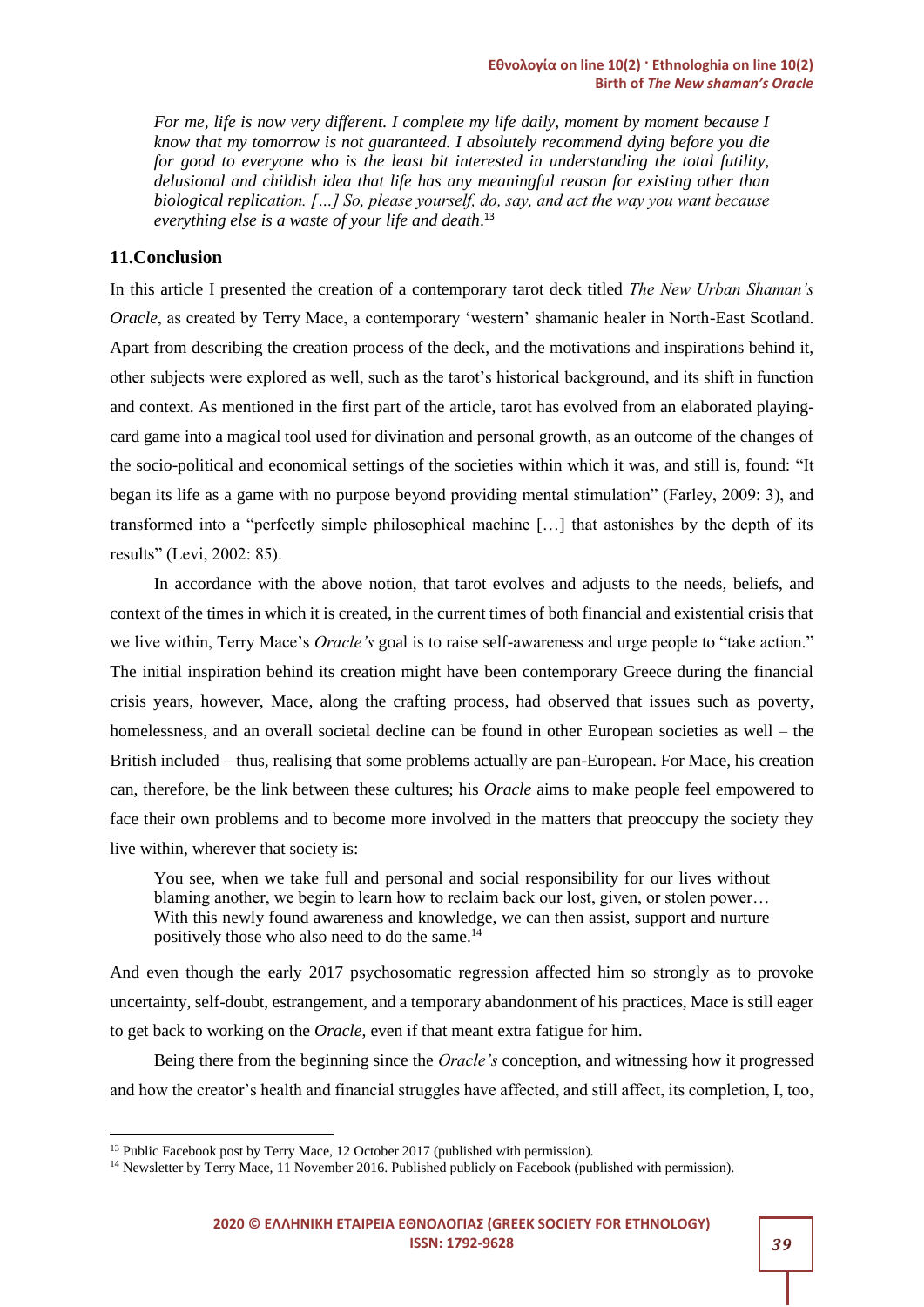feel personally attached and emotionally invested to the project. Its finalisation will, therefore, feel as an event that will bring joy to me as well. But, even if its final completion does not eventually occur, the fact that Mace has been able to produce and circulate a first draft of the *Oracle* cards –transforming it, therefore, from an idea, and an intention, to something tangible– does bring a feeling, certainly to me, of accomplishment, and also of nostalgia for my eventful journey with Mace in Greece. As for the Mace himself, he considers the *Oracle* to be part of his own journey and future legacy:

*Hopefully, I shall continue to do so until I no longer exist as I or you once knew. When this happens, all you will have of me is what I have left behind in my words, deeds, and actions*. 15

Only time will tell whether Mace will return to his previous life and facilitate others with their own healing and self-awareness as he had been doing for so long.

#### **Bibliography**

- Beeb, J. (2008). A Tarot Reading on the Possibility of Nuclear War. *Psychological Perspectives: A Quarterly Journal of Jungian Thought*, 16(1), 97–106.
- Bruner, J. (1966). *Toward A Theory of Instruction*. Cambridge: Harvard University Press.
- Caldwell, R.G.R. (2004). Marziano da Tortona's Tractatus de Deificatione Sexdecim Heroum. *The Playing-Card,* 33(172), 111–126.
- Clarke, P.B., Giordano, A.L., Cashwell, C.S., & Lewis, T.F. (2013). The Straight Path to Healing: Using Motivational Interviewing to Address Spiritual Bypass, *Journal of Counselling and Development,* 91, 87–94.
- Decker, R., Depaulis, T., & Dummett, M. (1996). *A Wicked Pack of Cards: The Origins of the Occult Tarot*. New York: St. Martin's Press.
- Dummett, M., & Mann, S. (1980). *The Game of Tarot: From Ferrara to Salt Lake City*. London: Duckworth.
- Eason, C. (2000). *Complete Guide to Tarot*. Toronto: Crossing Press.
- Farley, H. (2009). *A Cultural History of Tarot: From Entertainment to Esotericism*. New York: I.B. Tauris.
- Gregory, K. (2012). Negotiating Precarity: Tarot as Spiritual Entrepreneurialism. *WSQ: Women's Studies Quarterly,* 40(3/4), 264–80.
- Jewekes, Y. (2005). Men Behind Bars: 'Doing' Masculinity as an Adaptation to Imprisonment. *Men and Masculinities,* 8(1), 44–63.
- Jung, Carl G. (1954). *Psychology and Education*. Princeton: Princeton University Press.
- Kaplan, Stuart R. (2002). *The Encyclopaedia of Tarot. Vol. III.* Stanford: U.S. Games Systems.
- Kopp, Sheldon. (1974). *The Hanged Man: Psychotherapy and the Forces of Darkness*. Palo Alto: Science and Behavior.
- Levi, Eliphas. (2002). *The Key of the Mysteries*. New York: Red Wheel/Weiser.
- Maitre, J., & Becker, C. (1966). The Consumption of Astrology in Contemporary Society. *Diogenes,* 14, 82–98.
- Maslow, A. (1943). A Theory of Human Motivation. *Psychological Review,* 50, 270–96.
- Nefedova, T.G. (2016). Urbanization, Counter-urbanization, and Rural-Urban Communities Facing Growing Horizontal Mobility. *Sociological Research,* 55(3), 195–210.
- Nichols, S. (1980). *Jung and Tarot: An Archetypal Journey*. New York: Samuel Weiser.
- Noddings, N., & Shore, P.J. (1984). *Awakening the Inner Eye: Intuition in Education*. New York: Teachers College/Columbia University Press.
- Ouspensky, P.D. (1976). *The Symbolism of the Tarot: Philosophy of Occultism in Pictures and Numbers*. A.L. Pogossky (transl.). New York: Dover.

<sup>&</sup>lt;sup>15</sup> Public Facebook post by Terry Mace, 12 October 2017 (published with permission).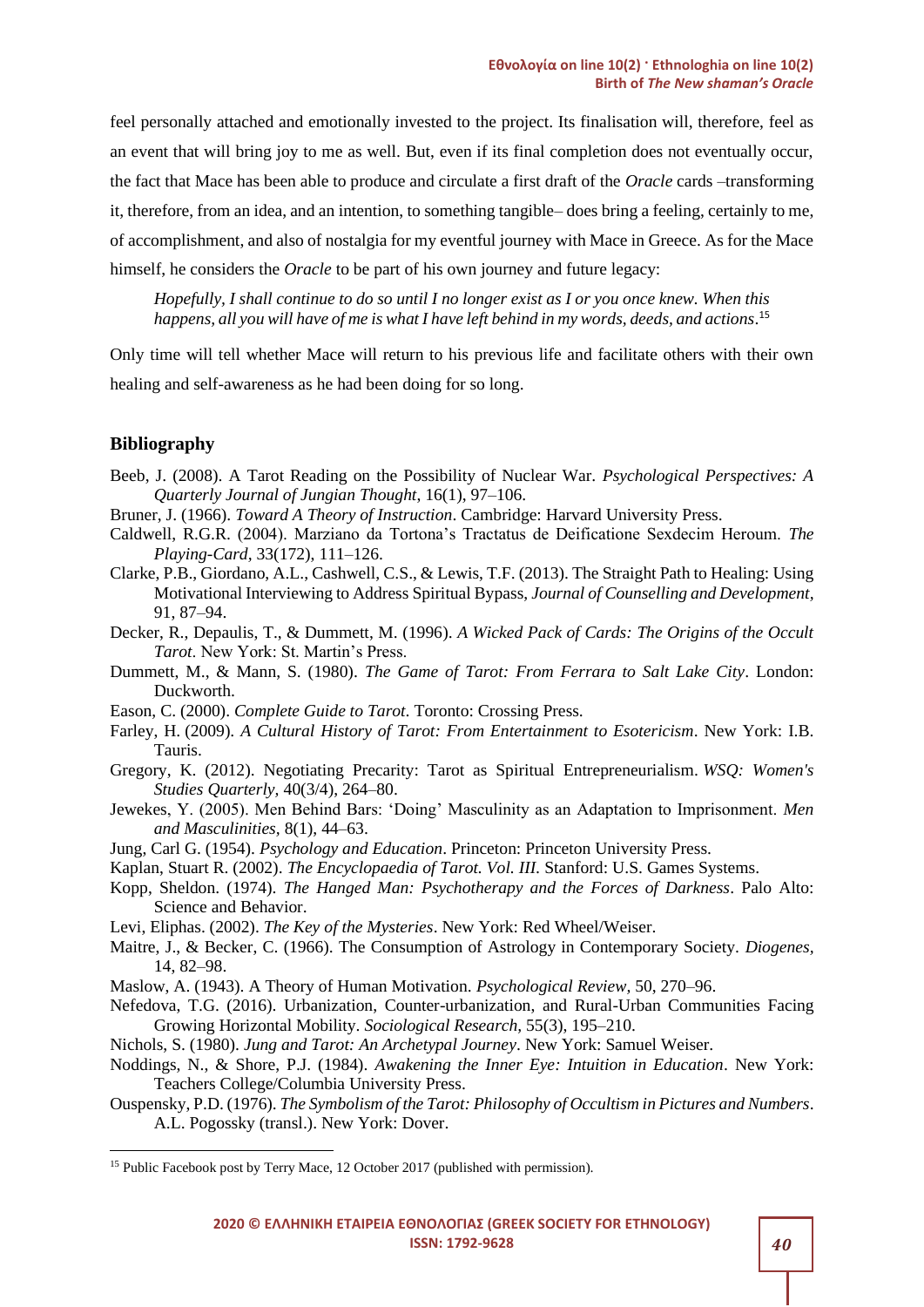- Pinker, S. (2007). *The Stuff of Thought: Language as a Window Into Human Nature*. New York: Penguin.
- Pollack, R. (1989). *The New Tarot*. Wellingborough: The Aquarian Press.
- Randi, J. (2006). *An Encyclopedia of Claims, Frauds, and Hoaxes of the Occult and Supernatural*. New York: St. Martin's Press. Available from: https://web.randi.org/t---encyclopedia-of-claims.html# [accessed September 2020].
- Regardie, Israel. (1993). *What You Should Know About the Golden Dawn.* 6th ed. Tempe: New Falcon. Rosengarten, P.(2000). *Tarot and Psychology: Spectrums of Possibility*. St. Paul: Paragon House.
- Semetsky, I. (2011). Tarot Images and Spiritual Education: The Three I's Model. *International Journal of Children's Spirituality,* 16(3), 249–60.
- Sosteric, M. (2014). A Sociology of Tarot. *Canadian Journal of Sociolog*y, 39(3) 357–92.
- van Rijn, B.B. (2017). *The Mind Behind the Cards: Searching for the Source of Tarot Divination's Popularity through a Cognitive Analysis*. Master's thesis, Leiden University.
- Vitali, A. (2008). Dell' Etimo Tarocco: Il Significato Della Parola Tarocco nel Rinascimento e Moderne Interpretazioni. *Le Tarot Associazione Culturale*. Available from: http://www.letarot.it/page.aspx?id=263&lng=ita [accessed September 2020].
- Walsh, R. (1994). The Making of a Shaman: Calling, Training and Culmination. *Journal of Psychology*, 34(3), 7–30.
- Wanless, J., & Knutson, Κ. (1984). *Voyager Tarot: Intuition Cards for the 21st Century*. Massachusetts: Fair Winds.
- Wanless, J. (1989). *Voyager Tarot: Way of the Great Oracle*. 3rd ed. London: Merrill-West.
- Welwood, J. (2000). *Toward a Psychology of Awakening: Buddhism, Psychotherapy, and the Path of Personal and Spiritual Transformation*. Boston: Shambala.
- Welwood, J. (2011). Human Nature, Buddha Nature: On Spiritual Bypassing, Relationship, and the Dharma. Available from: http://www.johnwelwood.com/articles/TRIC\_interview\_uncut.pdf [accessed September 2018].
- Whitfield, B.H. (1995). *Spiritual Awakening: Insights of A Near Death Experience*. Deerfield Beach: Health Communications.
- Winkelman, M., & White, D. (1987). A Cross-cultural Study of Magico-religious Practitioners and Trance States: Database'. In D. Levinson & R. Wagner (eds.), *Human Relations Area Files Research Series in Quantitative Cross-cultural Data*, New Haven: HRAF.
- Wittgenstein, L. (1968). *Philosophical Investigations*. G. E. M. Anscombe (transl.). 2nd ed. Oxford: Basil Blackwell.
- Yoder, D. (1972). Folk Medicine. In R. Dorson (ed.), *Folklore and Folklife*. Chicago: University of Chicago Press, pp. 191–215.

#### *Fieldwork*

- Bain, E. (2017). *Questions on Connections with Shamanic Healer and Their Personal Experiences*. Portlethen, Aberdeenshire: EI2017.027, *Elphinstone Institute Archives*.
- Mace, T. 10 April 2016. *Talk on Contributor's New Urban Shaman's Oracle Card Deck*. Aberdeen: EI2016.028, *Elphinstone Institute Archives*.

#### *Personal Communications*

| Anonymous Contributor March 2016 |               | Email    |
|----------------------------------|---------------|----------|
| Mace, Terry                      | April 2016    | Email    |
| Mace, Terry                      | November 2016 | Email    |
| Salmon, Adrienne                 | March 2017    | Facebook |
| Vanttaja, Sanni                  | March 2016    | Facebook |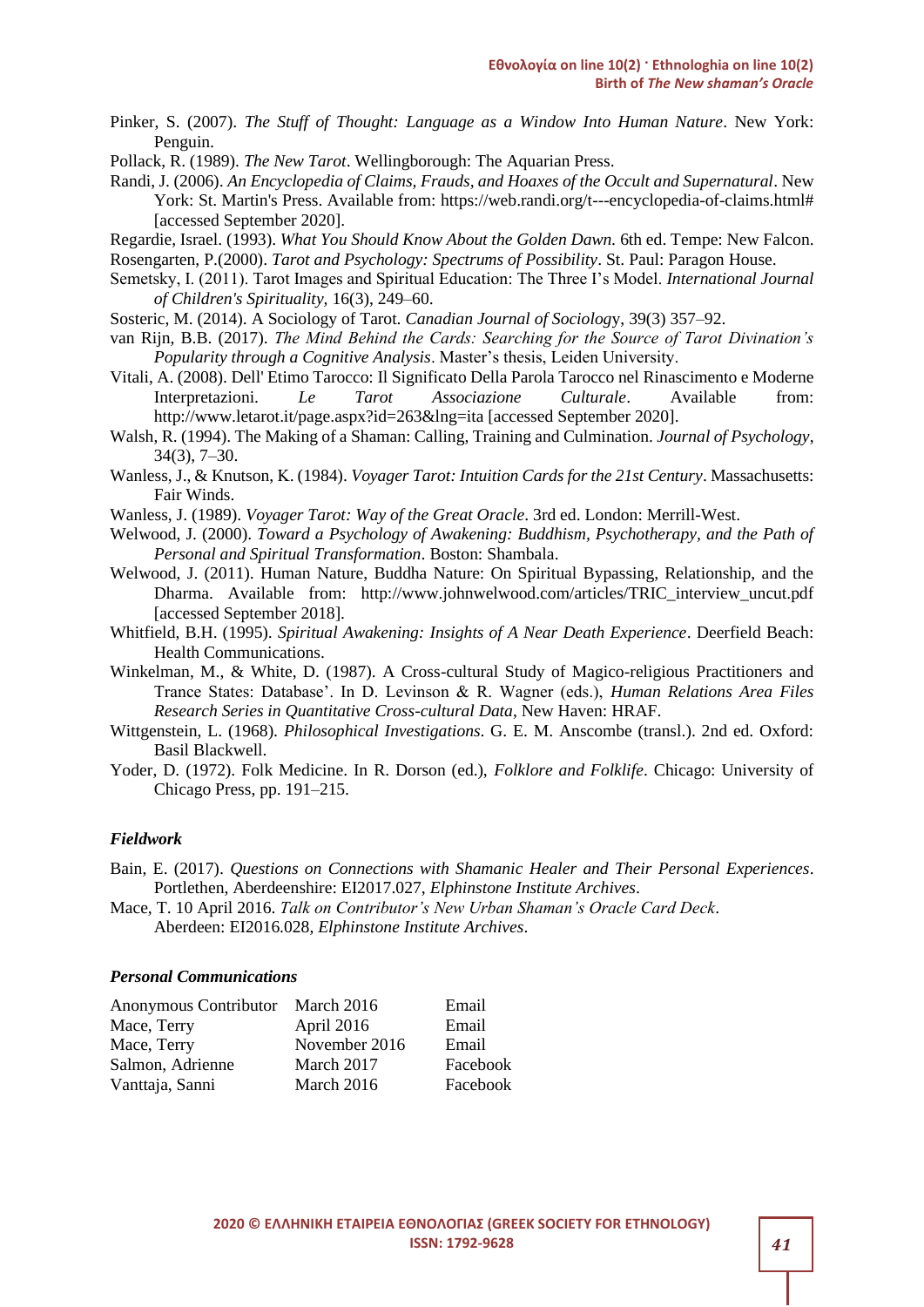#### **Short CV**

Athanasios Barmpalexis has a Ph.D. in Ethnology (and Folklore) from the Elphinstone Institute, University of Aberdeen, United Kingdom. His doctoral thesis was on 'western' forms of contemporary shamanism and vernacular healing, focusing on shamanic healers residing and practising in the wider area of North-East Scotland. He currently works as a Visiting Lectured at the Elphinstone Institute, giving lectures on Mythological Theories and Vernacular Medicine. His current research interests range from Celtic mythologies and local legends, folk music elements in contemporary subgenres of extreme metal music to traditions of resistance, folk medicine and vernacular healing, and traditional witchcraft.

#### **Σύντομο Βιογραφικό**

Ο Αθανάσιος Μπαρμπαλέξης έχει λάβει το διδακτορικό του δίπλωμα στην Εθνολογία και τη Λαογραφία από το Elphinstone Institute του Πανεπιστημίου του Αμπερντίν, στο Ηνωμένο Βασίλειο. H διδακτορική του διατριβή πραγματευόταν δυτικές μορφές σύγχρονου σαμανισμού και παραδοσιακής θεραπείας, εξετάζοντας συγκεκριμένα θεραπευτές σαμανισμού που ζουν και προσφέρουν τις υπηρεσίες τους στη Βορειοανατολική Σκωτία. Αυτήν την περίοδο εργάζεται ως Επισκέπτης Λέκτορας στο Elphinstone Institute, όπου διδάσκει Θεωρίες Μυθολογίας και Λαϊκή Ιατρική. Τα τωρινά ερευνητικά του ενδιαφέροντα κυμαίνονται από τοπικούς Κέλτικους μύθους και θρύλους, παραδοσιακά και λαογραφικά στοιχεία στο σύγχρονο ακραίο ήχο της μέταλ μουσικής σε παραδόσεις αντίστασης, λαϊκή ιατρική και παραδοσιακές μορφές θεραπείας και παραδοσιακή μαγεία.